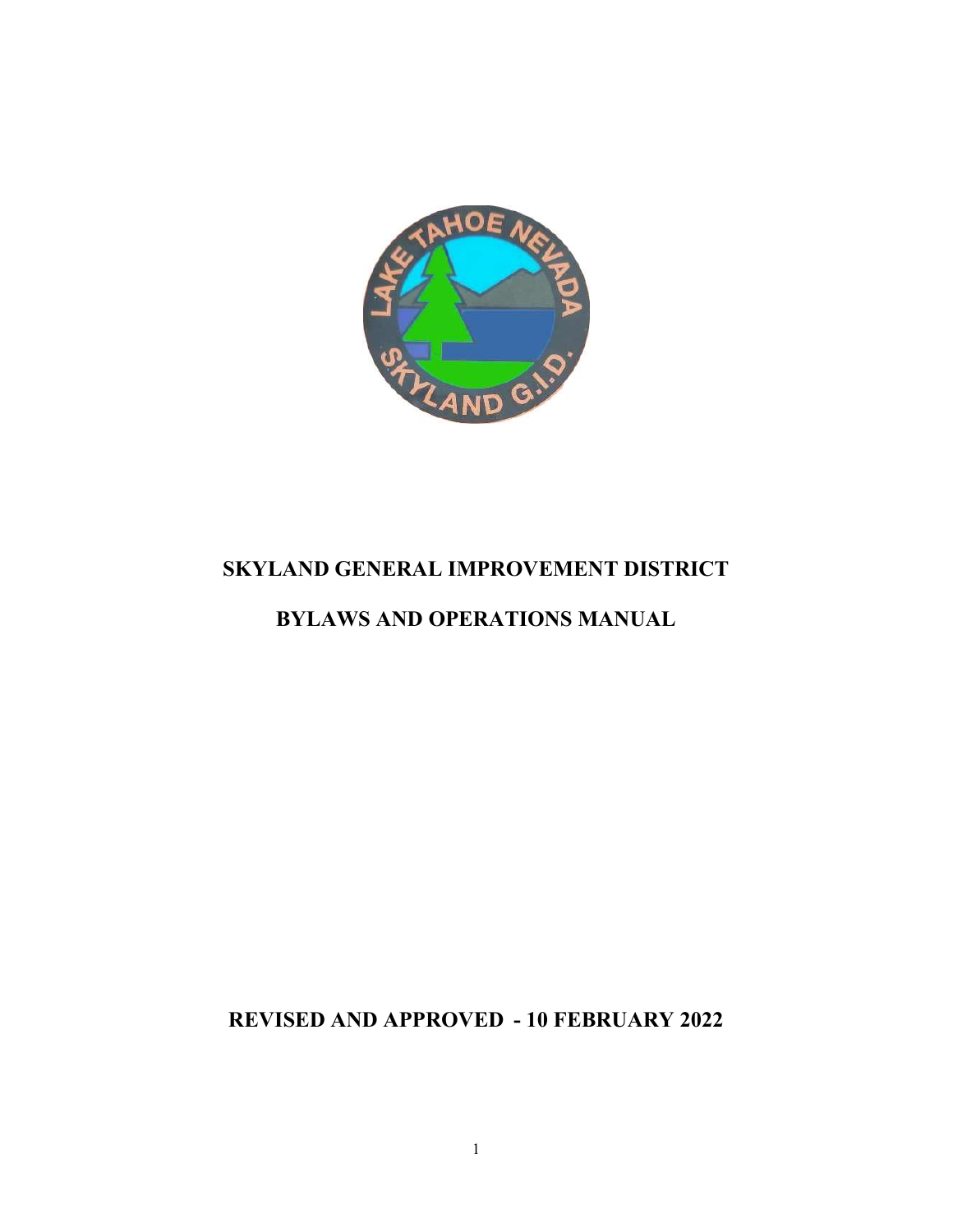### SKYLAND GENERAL IMPROVEMENT DISTRICT BYLAWS AND OPERATIONS MANUAL INDEX

### **FORWARD**

### FORMATION OF THE SKYLAND GENERAL IMPROVEMENT DISTRICT (GID)

- NEVADA GID LAW
- DOUGLAS COUNTY BILL AND ORDINANCE NUMBER 135
- DOUGLAS COUNTY COMMISSION RESOLUTION NUMBER 2021R-030

### PART I. BYLAWS OF THE SKYLAND GID

| <b>ARTICLE I</b>    | <b>BOARD OF TRUSTEES</b>         |
|---------------------|----------------------------------|
| <b>ARTICLE II</b>   | <b>OFFICERS RESPONSIBILITIES</b> |
| <b>ARTICLE III</b>  | <b>MEETINGS</b>                  |
| <b>ARTICLE IV</b>   | <b>FINANCE AND ACCOUNTING</b>    |
| <b>ARTICLE V</b>    | <b>PURCHASING AND CONTRACTS</b>  |
| <b>ARTICLE VI</b>   | <b>COMMITTEES</b>                |
| <b>ARTICLE VII</b>  | <b>ASSETS</b>                    |
| <b>ARTICLE VIII</b> | <b>AMENDMENTS</b>                |
| <b>ARTICLE IX</b>   | <b>UNLAWFUL PROVISIONS</b>       |
|                     |                                  |

### PART II. STATE AND LOCAL LAWS AND REGULATIONS PERTAINING TO GIDS

A. GENERAL REQUIREMENTS FOR GIDs

- B. MEETINGS AND PUBLIC NOTICES
- C. PROCEDURES FOR LOCAL AND GOVERNMENT PURCHASING
- D. ANNUAL FINANCIAL DISCLOSURE STATEMENT REQUIRED OF ALL **TRUSTEES**
- E. DOUGLAS COUNTY ORDINANCES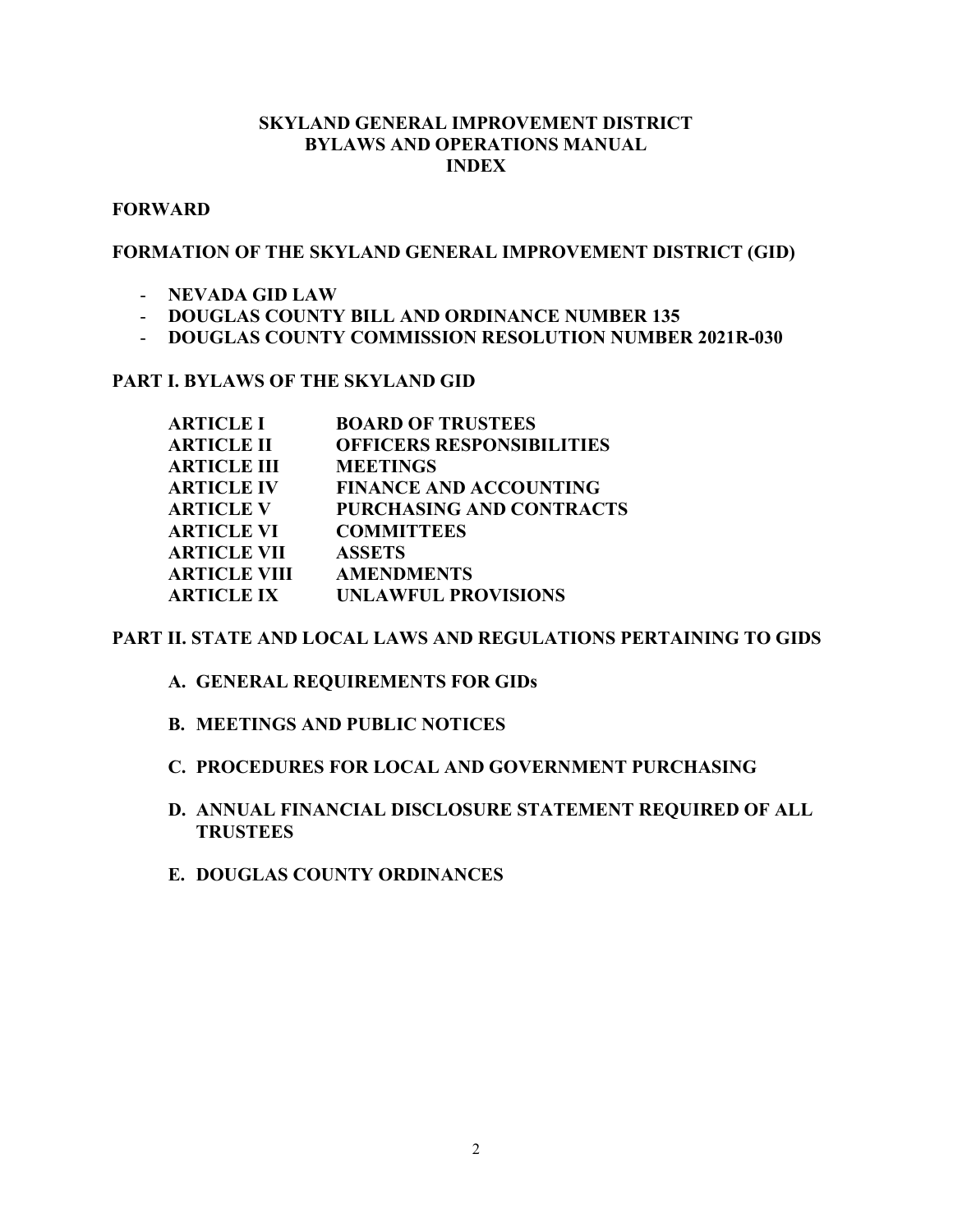### FORWARD

This Operations Manual was created to serve as a reference for the serving Trustees of the District of State and local laws pertaining to General Improvement Districts (GIDs) and as a reference of Skyland GID Board-enacted policies or Bylaws. It was also created to serve as a primer for newly elected or appointed Trustees. This manual is divided into two parts: Part I contains the Bylaws that govern the internal affairs of the Skyland GID; Part II is a summary of State laws from the Nevada Revised Statutes (NRS) that pertain to all GIDs in the State, as well as several pertinent Douglas County ordinances.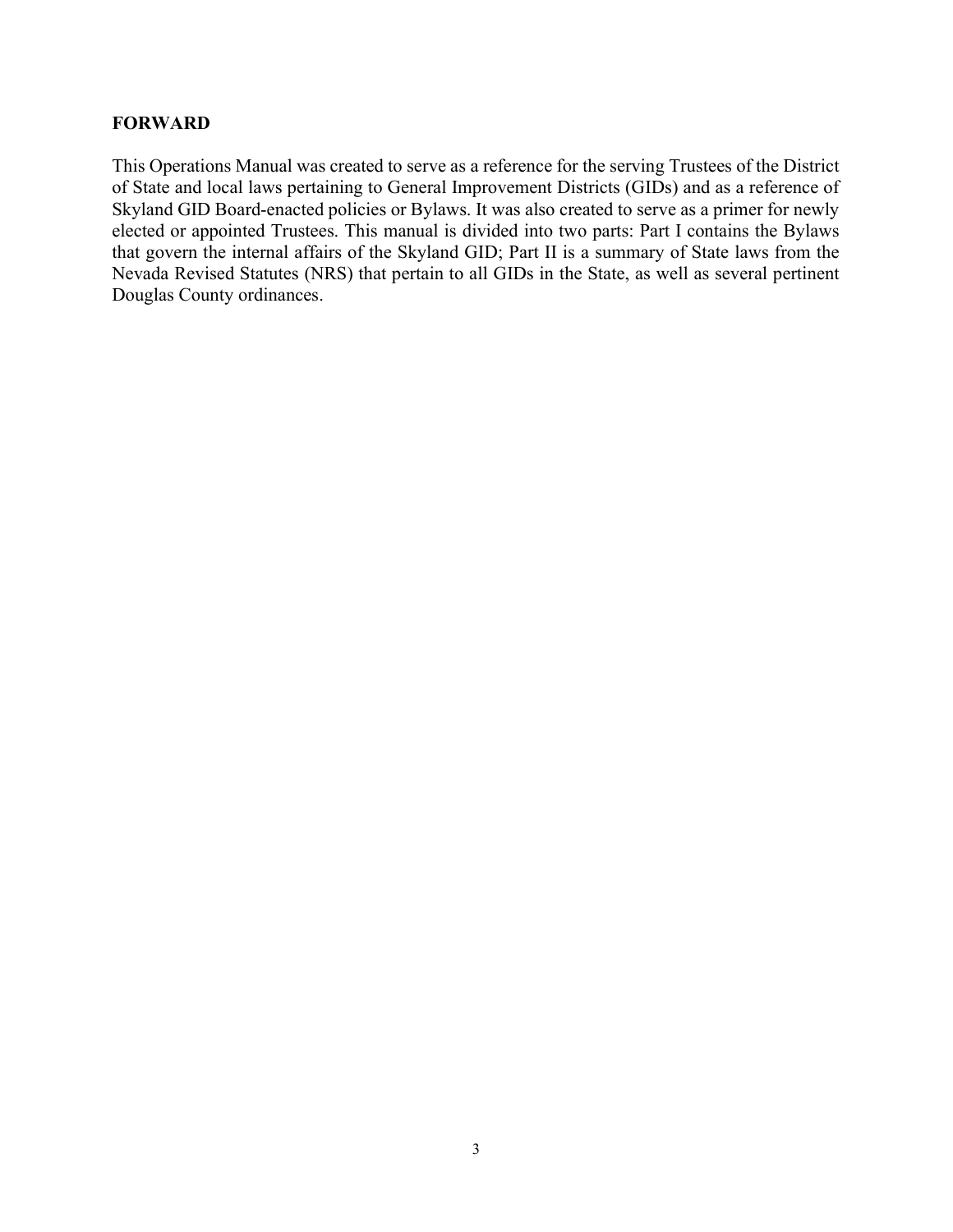# FORMATION OF THE SKYLAND GID

### NEVADA GID LAW

The general legal basis for the formation of the Skyland GID is the Nevada General Improvement District Law, NRS Chapter 318, 1967. This State law begins with the following declarative statement:

"It is hereby declared as a matter of legislative determination that the organization of districts having the purposes, power, rights, privileges, and immunities provided in this chapter will serve a public use and will promote the health, safety, prosperity, security, and general welfare of the inhabitants thereof and of the State of Nevada; that the acquisition, improvement, maintenance, and operation of any project authorized in this chapter is in the public interest and constitutes a part of the established and permanent policy of the State of Nevada; and that each district organized pursuant to the provisions of this chapter shall be a corporate and politic and a quasi-municipal corporation."

# DOUGLAS COUNTY BILL AND ORDINANCE NUMBER 135

Under Nevada law, NRS Chapter 318, Douglas County, Nevada, by resolution, passed Bill Number 135 Ordinance 135 creating the Skyland GID on the 8<sup>th</sup> of May 1964. The Ordinance shall be in full force and effect from and after the  $22<sup>nd</sup>$  day of May 1964.

The general description of the District and the territory to be included therein is described as follows: T13N R18E Sec 3 S2 NW4; Parcels 1318-03-210 to 1318-03-212 otherwise known as Skyland Subdivision No. 1, Skyland Subdivision No. 2, and Skyland Subdivision No. 3

The general purposes for which the Skyland GID was formed under Bill and Ordinance 135 are to:

- Surface and resurface streets within the District with suitable material and to acquire street improvements necessary and incidental thereto.
- To improve streets within the district by construction and reconstruction of curbs and gutters to include drains, catch basins, and driveway inlets.
- To construct, reconstruct, replace, or extend storm sewer and other drainage facilities and improvements.
- To operate, maintain, and repair the improvements.

The Ordinance also empowers the GID to provide potable water supply, sewer service, garbage collection, and street lighting. However, these improvements and services are supplied by local providers and all services are billed to individual residences with the exception of street lighting. Electricity for street lighting and fence lighting is paid by the GID. The GID also arranges and pays for snow removal services and roadway maintenance.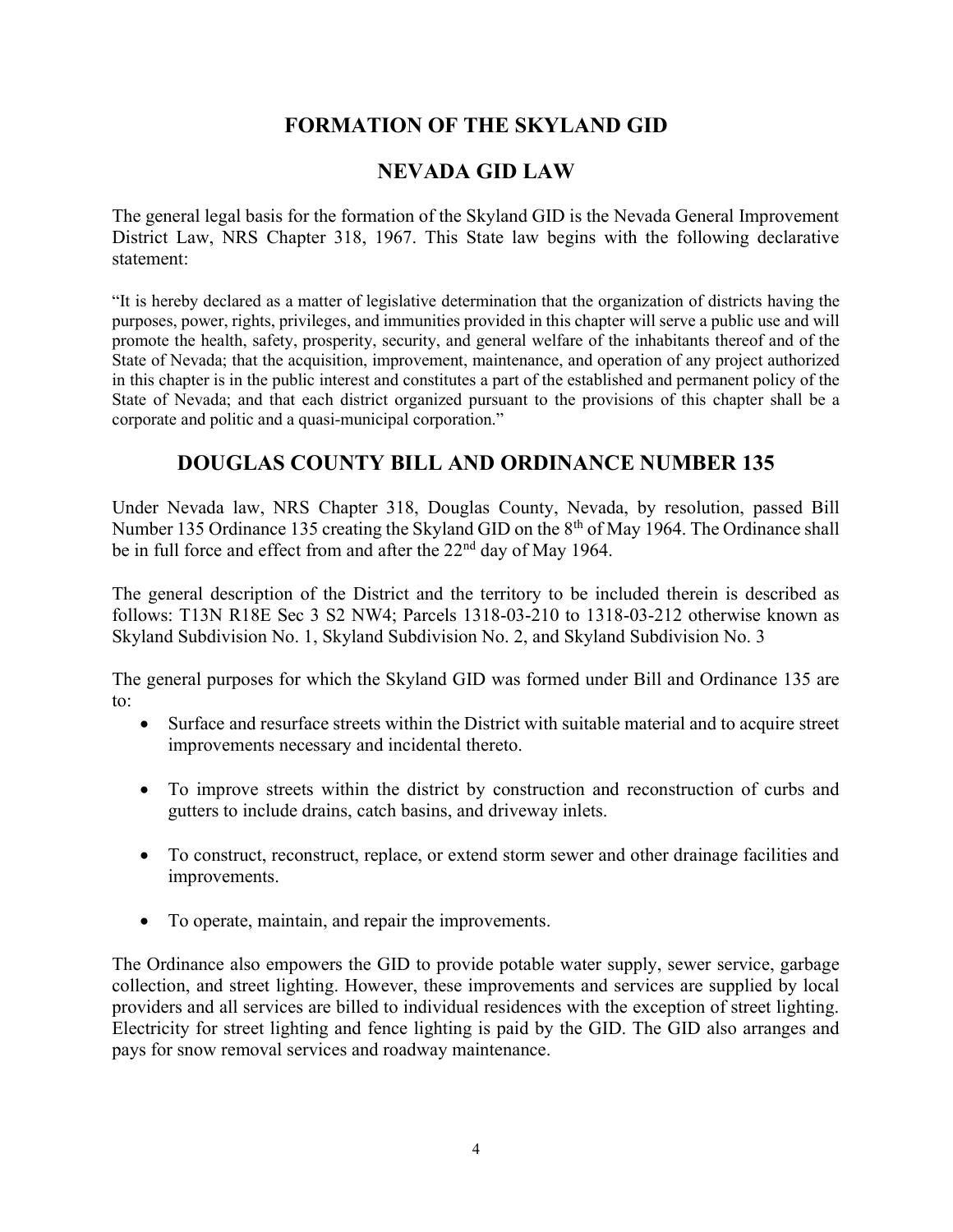### DOUGLAS COUNTY COMMISSION RESOLUTION NUMBER 2021R-030 (A Resolution Regarding the Placement of Certain Traffic Control Devices within the Skyland General Improvement District (18 March 2021))

All Highways Parking Restrictions. There shall be no parking on any of the following highways or within any of the following public right-of-way within the Skyland GID, except in cases of emergency:

- Alpine Drive
- Carson Drive
- Deer Cliff Drive
- Golden Mantle Drive
- Lynn Way
- Myron Court
- Myron Drive
- Ponderosa Drive
- Ray Way
- Red Fir Drive
- Skyland Court
- Skyland Drive
- Tahoe Drive
- Willow Drive

Said restriction shall be posted conspicuously on the listed highways. Traffic-control devices will be placed and maintained by the Skyland GID at conspicuous locations in order to regulate traffic and to provide for the safe and expeditious movement of traffic.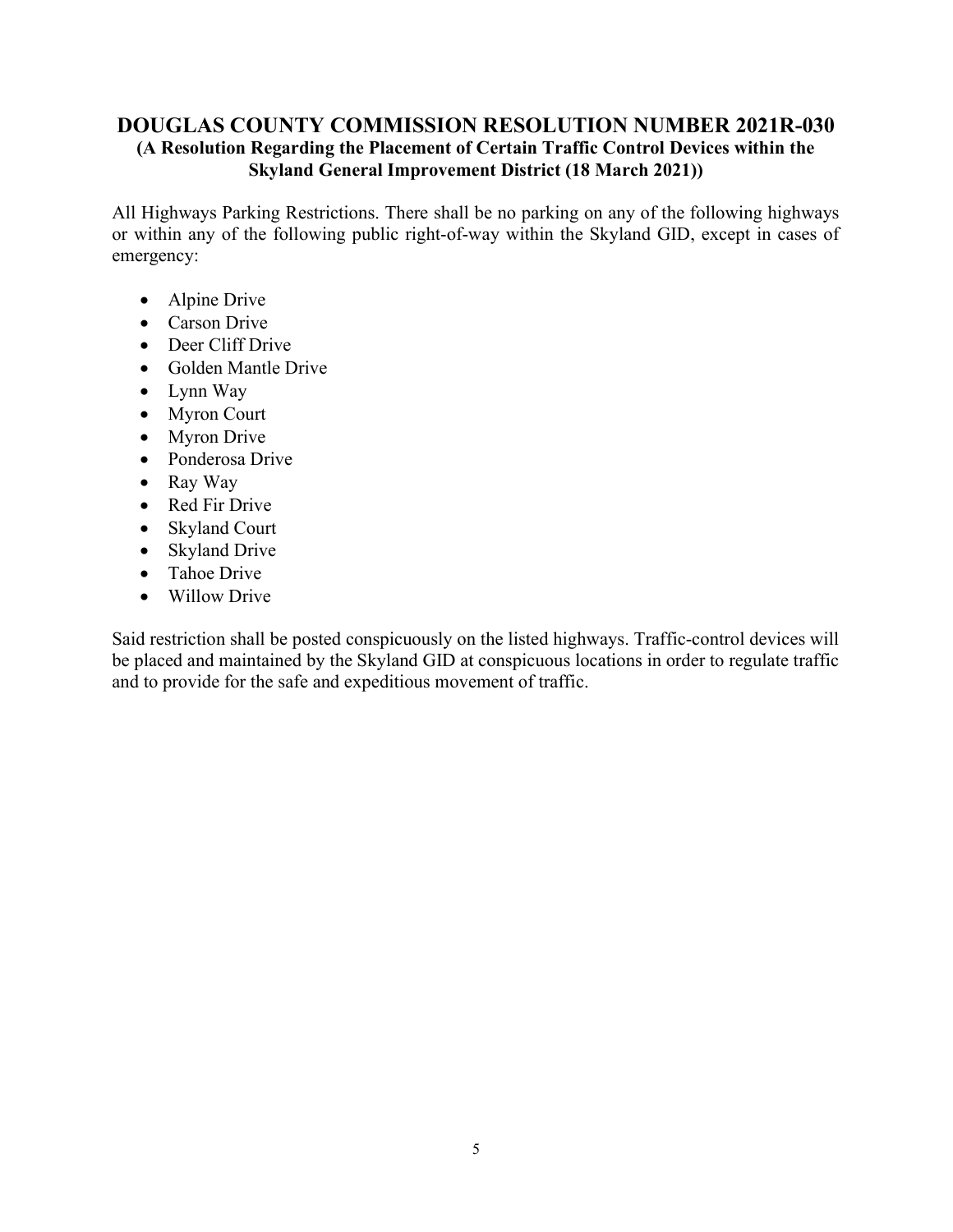### ARTICLE I BOARD OF TRUSTEES

SECTION 1. The property and business of the District shall be managed by the Board of Trustees who shall be elected and otherwise chosen pursuant to and shall exercise the powers granted by law, particularly Chapter 318. The Officers of the District shall be Trustees of the Board and shall be elected and otherwise chosen as hereafter provided.

SECTION 2. The elective Officers of the District shall include a President, Vice -President, Secretary, and Treasurer. The Board shall elect one of its members as Chairman of the Board of Trustees and President of the District, and another of its members as Vice-Chairman of the Board of Trustees and Vice-President of the District. The Secretary and Treasurer may be one person.

SECTION 3. The regular election of such Officers shall be held annually at the first meeting of the Board after January 1 of each year. A special election to fill a vacancy of any officer may be held by the Trustees at a regular or special meeting. Any Officer elected to fill a vacancy shall serve until the next election of Officers.

SECTION 4. All Officer positions shall rotate based on a determination by a majority of the Board of Trustees.

SECTION 5. In the event of absence or inability of any Officer to act, the Board may delegate the powers or duties of such Officer to any other Officer or Trustee.

SECTION 6. All Trustees of the Board may receive salaries or other compensation as allowed by law, and if so ordered and fixed by the Board.

SECTION 7. Any vacancy on the Board shall be filled by the remaining members (or member) of the Board. The appointee shall act until the next election, when the vacancy shall be filled by election.

#### ARTICLE II OFFICER RESPONSIBILITIES

### SECTION 1. CHAIRMAN AND PRESIDENT

The Chairman and President is responsible for calling and conducting Board meetings and approving final board agendas before posting. The Chairman and President appoints all committee Chairpersons and is an ex-officio member of all committees. Additional responsibilities may be added as directed by the Board.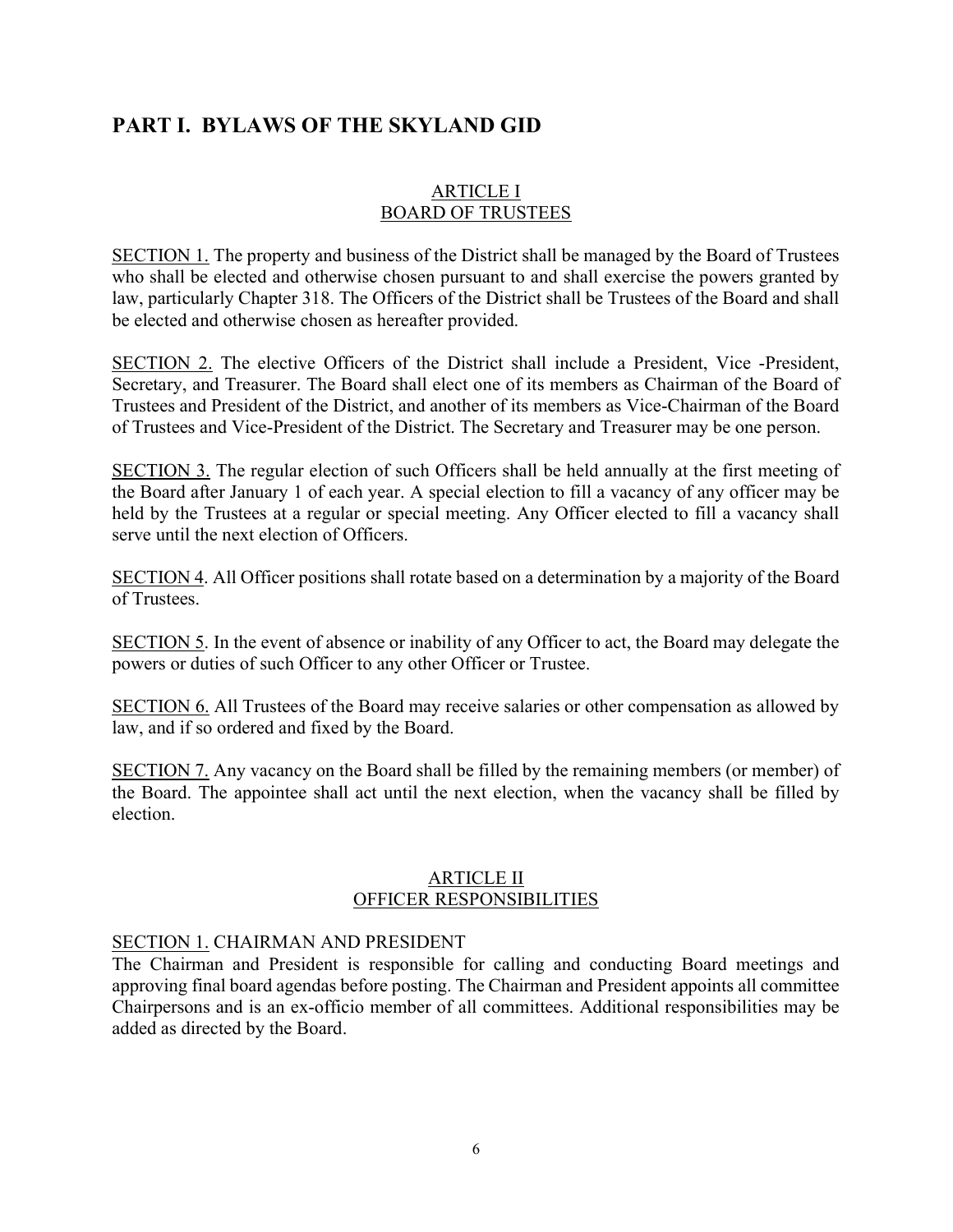### SECTION 2. VICE CHAIRMAN AND VICE-PRESIDENT

The Vice Chairman and Vice-President acts as Chairman and President in the absence of the Chairman. Additional responsibilities may be added as directed by the Board.

#### SECTION 3. SECRETARY

The Secretary will post all official meeting notices, keeps meeting minutes, maintain Trustee records, correspondence, Bylaws, Operations Manual, newsletter, and bulletins, etc. Additional responsibilities may be added as directed by the Board.

#### SECTION 4. TREASURER

The Treasurer keeps accurate accounts of all monies received and disbursed and pays all Boardapproved bills as they become due. The Treasurer will keep copies of all contracts and purchase orders and seek authorization for payment from the Trustee that initiated the contract or purchase order before presenting any invoices for payment to the Accountant. Additional responsibilities may be added as directed by the Board.

### ARTICLE III **MEETINGS**

SECTION 1. The Board shall meet at least quarterly or at such other time as the Board in its discretion may from time to time designate. Because there are no public facilities within the boundaries of the District, the meetings shall be held at a public facility, currently designated as the Zephyr Cove Public Library, near the boundaries of the District in accordance with the provisions of NRS 318.090, and Subsection (l) thereof.

SECTION 2. The Secretary shall keep audio recordings or transcripts of all meeting and, in a wellbound book, a record of all the proceedings of the Board, minutes of all meetings, certificates, contracts, resolutions, and all Board acts, which shall be open for public inspection.

SECTION 3. Special meetings of the Board may be called at any time by any Trustee.

SECTION 4. All meetings of the Board shall have an agenda posted in at least four locations and at least three working days prior to the meeting. Meetings will be held at such time as the notice thereof may specify, and for the objects and purposes therein stated.

SECTION 5. Three members of the Board shall constitute a quorum at any meeting.

SECTION 6. Only items listed on the agenda as action items will be voted upon. No other discussion items or community input will be voted upon unless listed on the agenda as an action item.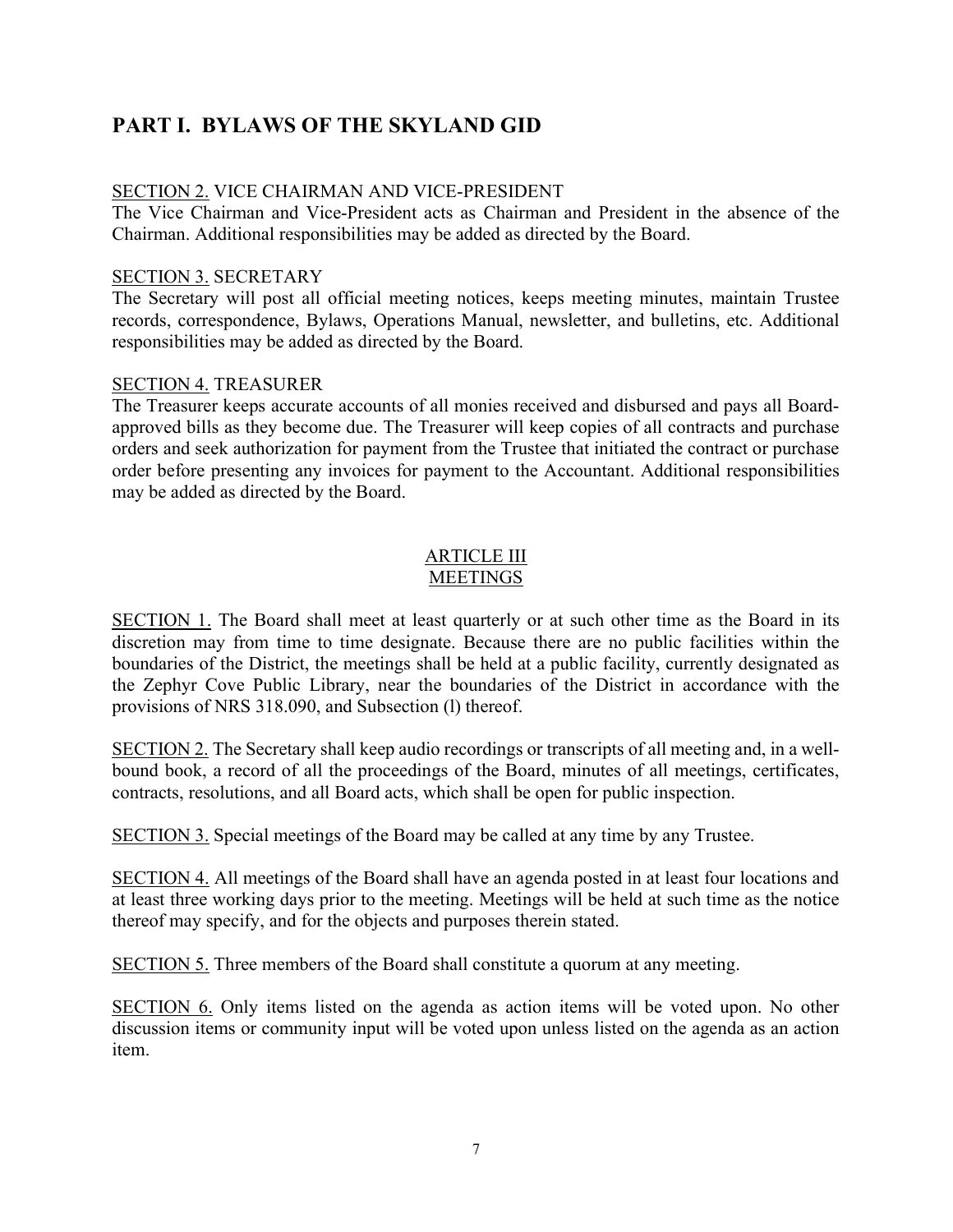SECTION 7. Any Trustee may add an agenda item to a forthcoming meeting if supplied to the Secretary within three business days prior to the posting deadline.

SECTION 8. Proxy or absentee voting is prohibited.

SECTION 9. So far as practical, Robert's Rules of Order shall be followed by the Board unless in conflict with the NRS and/or existing Bylaws.

### ARTICLE IV FINANCE AND ACCOUNTING

SECTION 1. The monies of the District shall be deposited in the name of the District in such bank or banks or trust company or trust companies as the Board of Trustees shall designate and as shall be authorized by law, and may be drawn out only on checks signed in the name of the District by such persons as the Board by appropriate resolution shall direct. Three trustees shall be designated by the Board to sign bank checks.

SECTION 2. All District checks shall require dual signatures for authorization.

SECTION 3. Each fiscal year shall commence on July  $1<sup>st</sup>$  and end on June  $30<sup>th</sup>$  of the succeeding year.

SECTION 4. The Board will appoint an accountant or accounting firm who will keep strict and accurate accounts of all money received by, and disbursed for and on behalf of, the District in permanent records. This will include, but not be limited to, maintaining all GID financial records including budget, general ledger, trial balances, etc., preparing checks to vendors and others, and filing required reports with various Federal, State, and County agencies.

The Accountant working with the Treasurer shall prepare and submit the following:

- 1) Annually The Board-approved Preliminary and Final Budget to the State of Nevada Department of Taxation, copy to the Douglas County Treasurer.
- 2) Quarterly A Budget Report showing adjustments and actual to-date expenditures to the State of Nevada Department of Taxation, copy to the Douglas County Treasurer.
- 3) Quarterly A Federal Payroll Tax Return (941).
- 4) Annually Employer's Federal Payroll Tax Returns: 940, 1096, 1099, W-2, and W-3.
- 5) An audit conducted by a bona fide accounting firm, unless exempted by the State of Nevada Department of Taxation, and submitted to the State of Nevada Department of Taxation, copy to the Douglas County Treasurer within 6 months following the audit.
- 6) Annually An Indebtedness Report to be filed with the State of Nevada Department of Taxation before July  $1<sup>st</sup>$ , copy to the Douglas County Treasurer.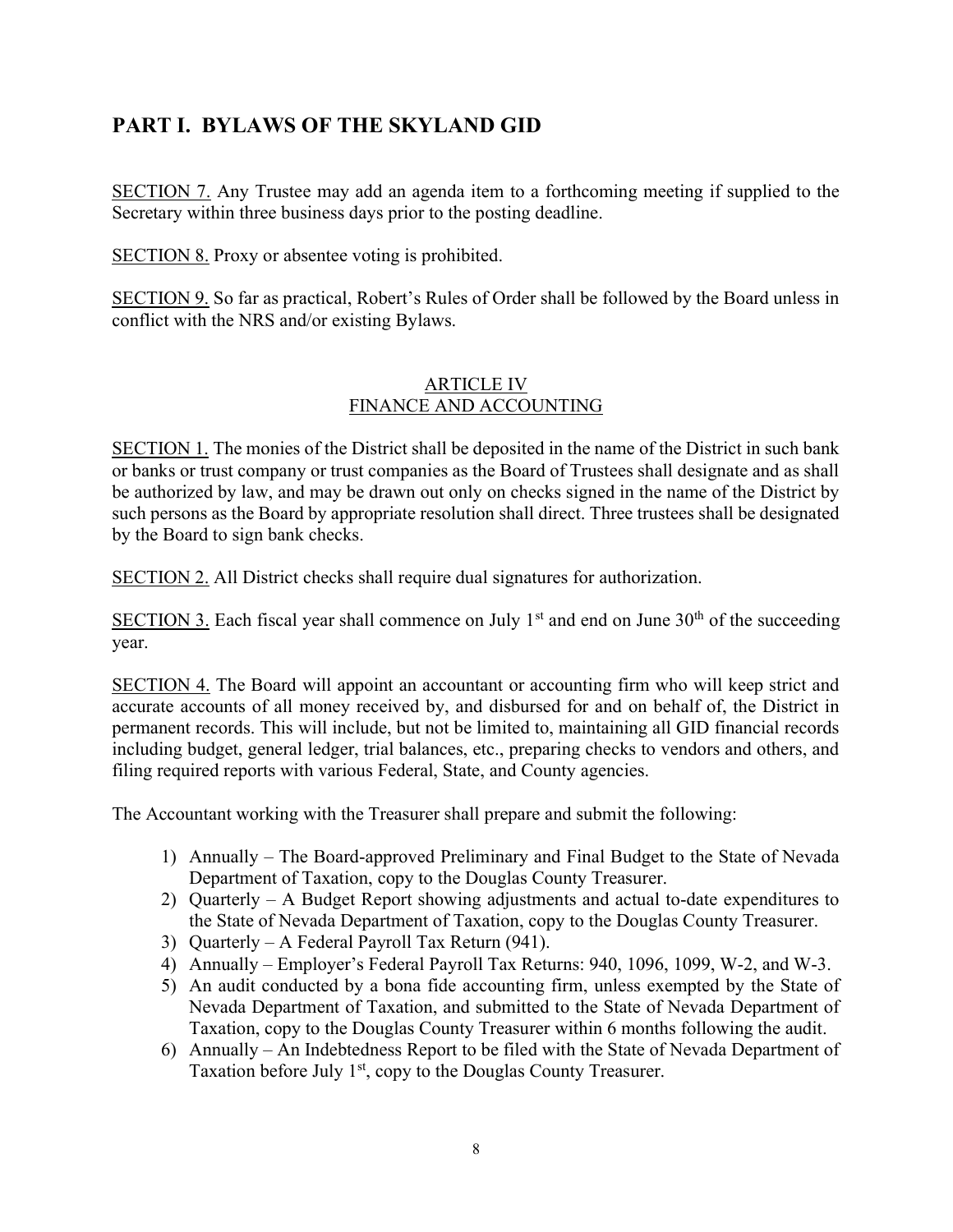- 7) Each Trustee Meeting A Financial Report with current bank balances, revenues, and expenditures, and the status of any outstanding loans and current liabilities.
- 8) Such other items as may be required by law or at the direction of the Board of Trustees.

### ARTICLE V PURCHASING AND CONTRACTS

SECTION 1. Skyland GID can and does make purchases and contract for services from the private sector within the scope of its purpose as set forth in the Douglas County Ordinance 135. The dollar amounts set forth in this Article shall follow any legislative changes without a need to formally amend these Bylaws.

- Skyland GID may enter into a contract of any nature without advertising when the estimated amount required to perform the contract is \$100,000 or less.
- If the estimated amount required to perform the contract is more than \$50,000 but not more than \$100,000, bids shall be solicited from two or more persons capable of performing the contract, if available.
- The Skyland GID Secretary shall maintain a permanent record of all requests for bids and all bids received.
- Contracts for more than \$100,000 shall be advertised at least once and not less than seven days before the opening of the bids. Requests for bids must be published in a newspaper having general circulation within Douglas County and will state:
	- o Nature and character of the contract
	- o Plans and specifications, location of plans and specifications
	- o Time and place the bid is to be received
	- o Other pertinent matters

### SECTION 2. BOARD-APPROVED PURCHASES

All purchases, including contracts, must be approved by a majority of the Board of Trustees. Matters approved by two votes of a three-person quorum will not constitute a majority of the Board of Trustees. The Board will select one or more Trustees to be responsible for preparing specifications for work, seeking qualified vendors, obtaining bids, recommending the most qualified vendor to the Board, the monitoring of all vendor activities for compliance with specifications and work quality, and approval of payment for services. All purchases require that a GID Purchase Order be completed and forwarded to the Treasurer. A Trustee must approve any vendor invoice before the Treasurer makes payment.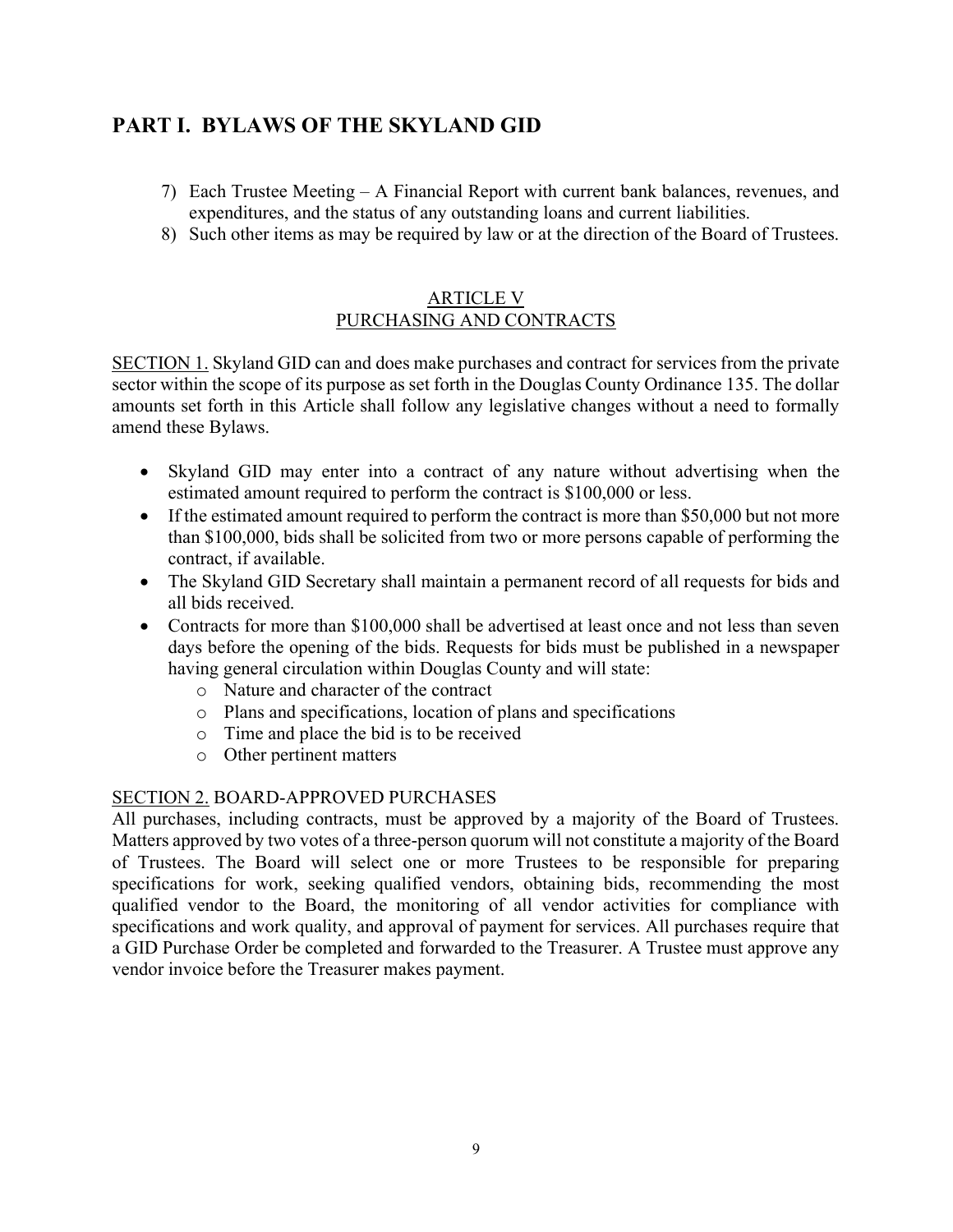### SECTION 3. CONFLICT OF INTEREST

The GID Officers, Trustees, employees, or agents shall not engage in the award or administration of any purchase or contract if a conflict of interest, real or apparent, would be involved. Such a conflict would arise when: (a) the employee, Officer, Trustee, or agent; (b) any member of their immediate family; (c) their partner; or (d) an organization which employs, or is about to employ, any of the above has a financial or any other interest in the Contractor. The GID Officers, Trustees, employees, or agents shall neither solicit nor accept gratuities, favors, or anything of monetary value from any Contractor or Subcontractor.

### ARTICLE VI **COMMITTEES**

Committee Chairpersons report to the Board of Trustees. The Chairman of the Board is ex-officio member of each committee. Committee Chairpersons are encouraged to recruit Skyland property owners as volunteers to serve on their committees. Committee assignments shall rotate with Officers.

Standing committees include:

- SNOW REMOVAL
- LANDSCAPING
- BEACH
- INFRASTRUCTURE
- NEIGHBORHOOD WATCH

### ARTICLE VII ASSETS

SECTION 1. The Skyland GID has limited assets and owns no real property.

SECTION 2. The only assets of the GID are the fence (and associated lighting and landscaping) located along the eastern boundary of the GID along Highway 50, and the walls and lighting comprising the entry to Skyland at Highway 50.

SECTION 3. The Skyland Beach consists of two lots. The northernmost lot is owned by Douglas County and the southernmost lot is owned by the Tahoe Douglas District. Property owners in Skyland have perpetual deeded rights to use these properties for access to the waters of Lake Tahoe and for beach and recreational purposes.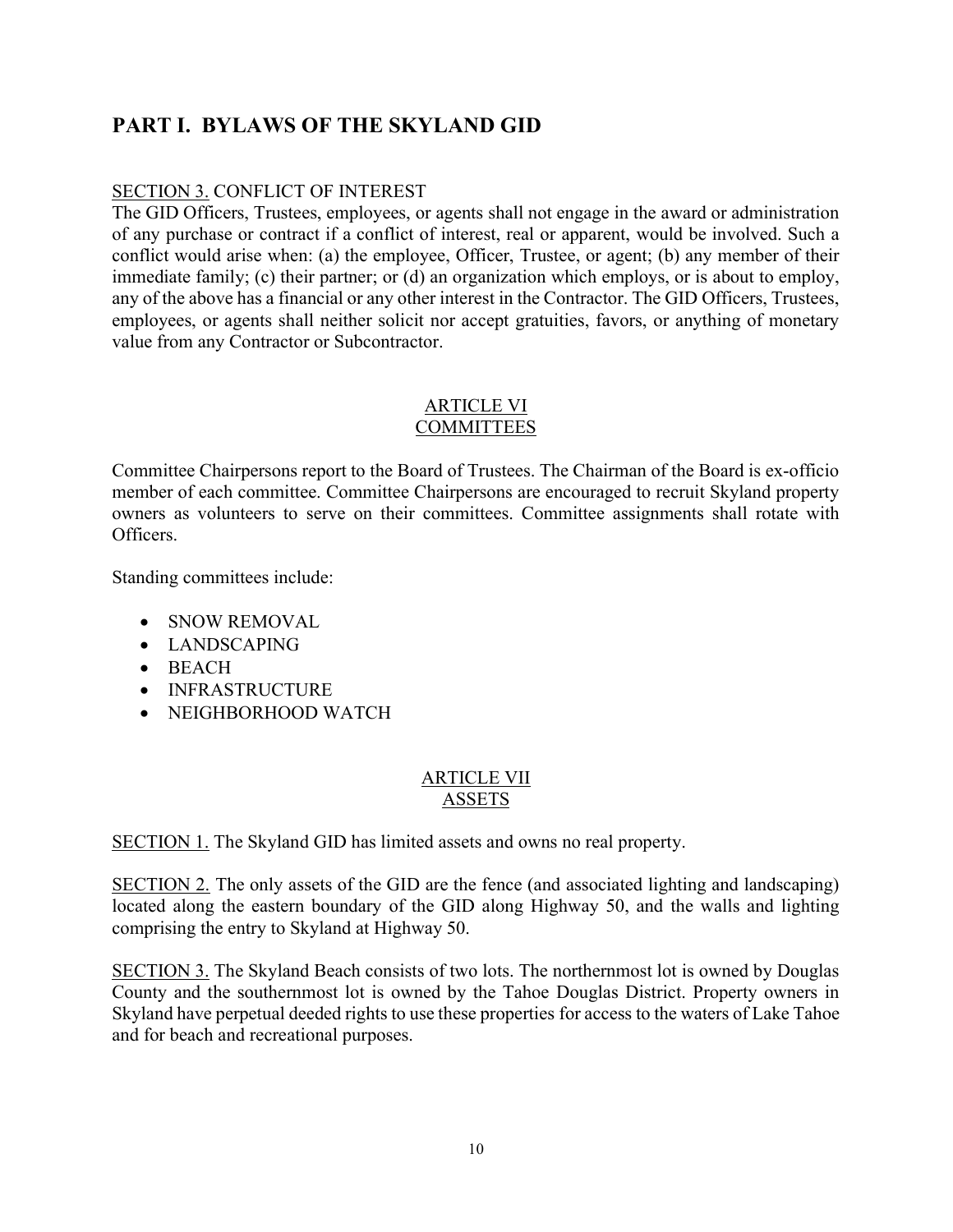SECTION 4. The roads, street lighting, utility poles, natural gas mains, sanitary sewers, and water conveyances are not owned by Skyland residents or the GID. However, the GID is responsible for maintaining the roads within Skyland including sweeping, sealing, resurfacing, and snow removal, and for payment of electricity for street lighting. The GID is also responsible for annual cleaning of storm drains and catch basins, and any necessary repairs or improvements to the storm sewer system.

### ARTICLE VIII AMENDMENTS

The Skyland GID Board of Trustees shall have the power to adopt and amend Bylaws not in conflict with the Constitution and Laws of the State of Nevada (NRS 318.205):

- 1) For carrying on the business, objects, and affairs of the Board and of the District.
- 2) Regulating the use or right of use of any project or improvement.

These Bylaws may be altered, amended, or repealed by a simple majority of the Board at any regular meeting of the Board of Trustees, or any special meeting of the Board called for that purpose. Additionally, these Bylaws should be reviewed at a minimum of every four years.

ADOPTED AND APPROVED this 15<sup>th</sup> day of February 1983 UPDATED AND APPROVED this  $9<sup>th</sup>$  day of August 1995 UPDATED AND APPROVED September 2000 UPDATED AND APPROVED this  $13<sup>th</sup>$  day of January 2010 UPDATED AND APPROVED this 10th day of February 2022

### ARTICLE IX UNLAWFUL PROVISIONS

Should any provisions contained in these Bylaws, or any amendments hereafter, be found to be unlawful, irregular, or contrary to public policy by any court tribunal, or any authority having jurisdiction in such matters, said decision or ruling shall in no way be construed so as to affect any of the remaining provisions of these Bylaws, or any amendments hereto.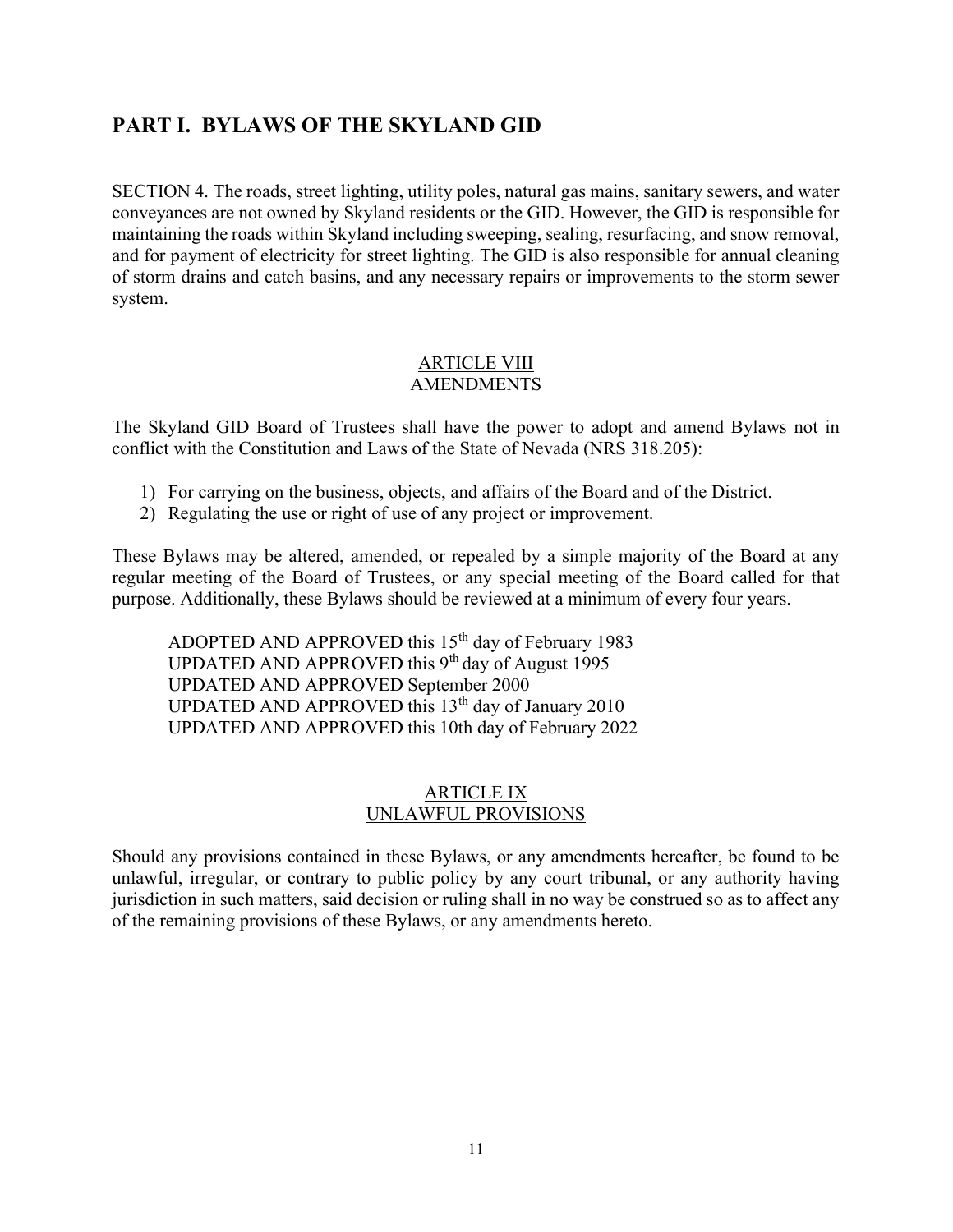### A. GENERAL REQUIREMENTS FOR GIDS

### NRS 318.085 Organization of board of trustees; election of officers; records; bonds; compensation.

1. After taking oaths and filing bonds, the board shall choose one of its members as chair of the board and president of the district, and shall elect a secretary and a treasurer of the board and of the district, who may or may not be members of the board. The secretary and the treasurer may be one person.

2. The board shall adopt a seal.

3. The secretary shall keep audio recordings or transcripts of all meetings and, in a well-bound book, a record of all of the board's proceedings, minutes of all meetings, any certificates, contracts, bonds given by employees and all corporate acts. Except as otherwise provided in NRS 241.035, the book, audio recordings, transcripts and records must be open to inspection of all owners of real property in the district as well as to all other interested persons. A copy of the minutes or audio recordings must be made available to a member of the public upon request at no charge pursuant to NRS 241.035.

4. The treasurer shall keep strict and accurate accounts of all money received by and disbursed for and on behalf of the district in permanent records. The treasurer shall file with the county clerk, at the expense of the district, a corporate surety bond in an amount not more than \$50,000, the form and exact amount thereof to be approved and determined, respectively, by the board of county commissioners, conditioned for the faithful performance of the duties of his or her office. Any other officer or trustee who actually receives or disburses money of the district shall furnish a bond as provided in this subsection. The board of county commissioners may, upon good cause shown, increase or decrease the amount of that bond.

5. Except as otherwise provided in this subsection, each member of a board of trustees of a district organized or reorganized pursuant to this chapter may receive as compensation for his or her service not more than \$6,000 per year. Each member of a board of trustees of a district that is organized or reorganized pursuant to this chapter and which is granted the powers set forth in NRS 318.140, 318.142 and 318.144 may receive as compensation for his or her service not more than \$9,000 per year. The compensation of the members of a board is payable monthly, if the budget is adequate and a majority of the members of the board vote in favor of such compensation, but no member of the board may receive any other compensation for his or her service to the district as an employee or otherwise. Each member of the board must receive the same amount of compensation. If a majority of the members of the board vote in favor of an increase in the compensation of the trustees, the increase may not become effective until January 1 of the calendar year immediately following the next biennial election of the district as set forth in NRS 318.095.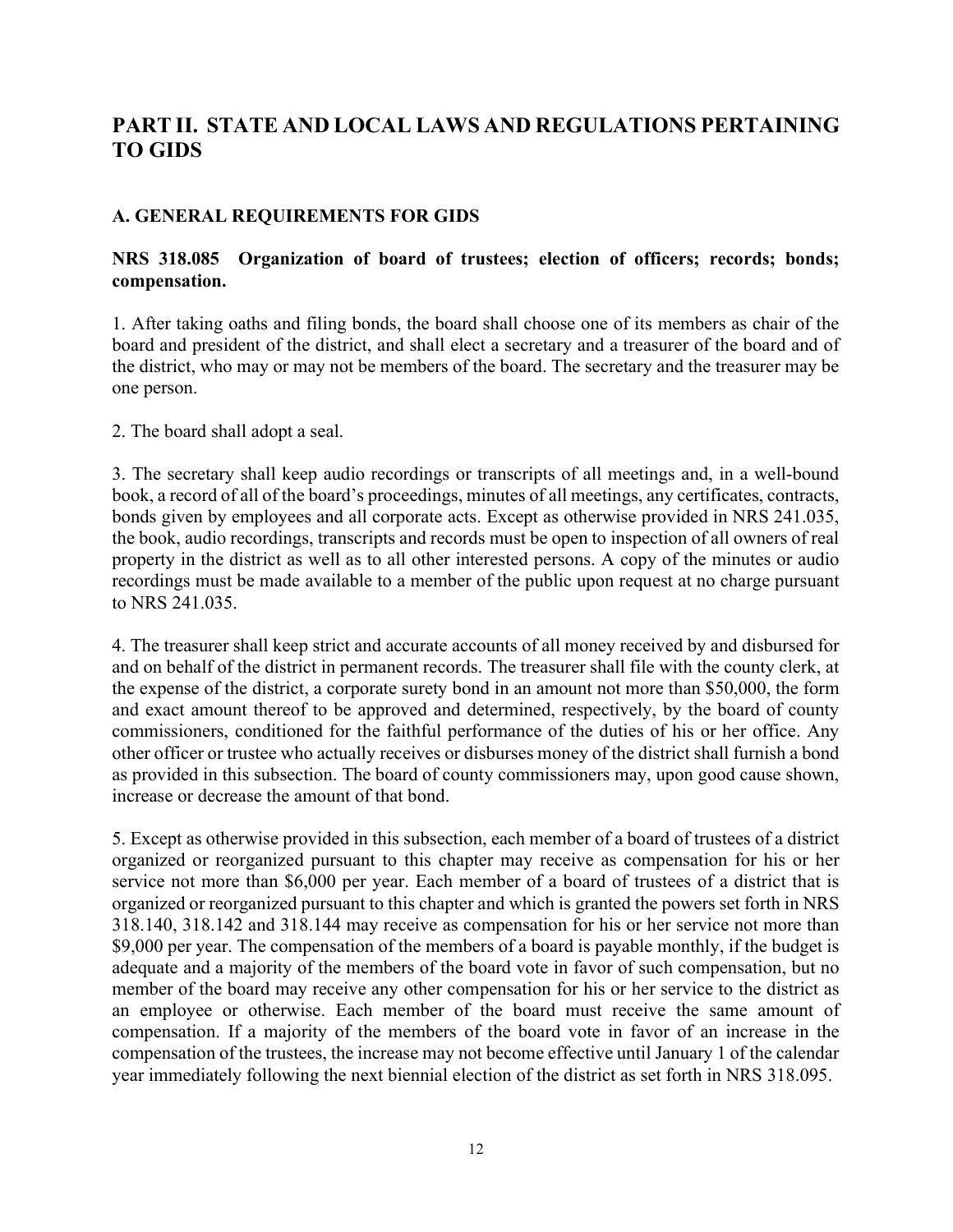### NRS 318.090 Office or principal place of business; records; meetings; quorum; vacancies; terms.

1. The board shall, by resolution, designate the place where the office or principal place of the district is to be located, which must be within the corporate limits of the district and which may be changed by resolution of the board. Copies of all those resolutions must be filed with the county clerk or clerks of the county or counties wherein the district is located within 5 days after their adoption. The official records and files of the district must be kept at that office and must be open to public inspection as provided in NRS 239.010.

2. The board of trustees shall meet regularly at least once each year, and at such other times at the office or principal place of the district as provided in the bylaws.

3. Special meetings may be held on notice to each member of the board as often as, and at such places within the district as, the needs of the district require.

4. Except as otherwise provided in NRS 318.083, three members of the board constitute a quorum at any meeting.

5. A vacancy on the board must be filled by a qualified elector of the district chosen by the remaining members of the board, the appointee to act until a successor in office qualifies as provided in NRS 318.080 on or after the first Monday in January next following the next biennial election, held in accordance with NRS 318.083 or 318.095, at which election the vacancy must be filled by election if the term of office extends beyond that first Monday in January. Nominations of qualified electors of the district as candidates to fill unexpired terms of 2 years may be made the same as nominations for regular terms of 4 years, as provided in NRS 318.083 and 318.095. If the board fails, neglects or refuses to fill any vacancy within 30 days after the vacancy occurs, the board of county commissioners shall fill that vacancy.

6. Each term of office of 4 years terminates on the first Monday in January next following the general election at which a successor in office is elected, as provided in NRS 318.083 or 318.095. The successor's term of office commences then or as soon thereafter as the successor qualifies as provided in NRS 318.080, subject to the provisions in this chapter for initial appointments to a board, for appointments to fill vacancies of unexpired terms and for the reorganizations of districts under this chapter which were organized under other chapters of NRS.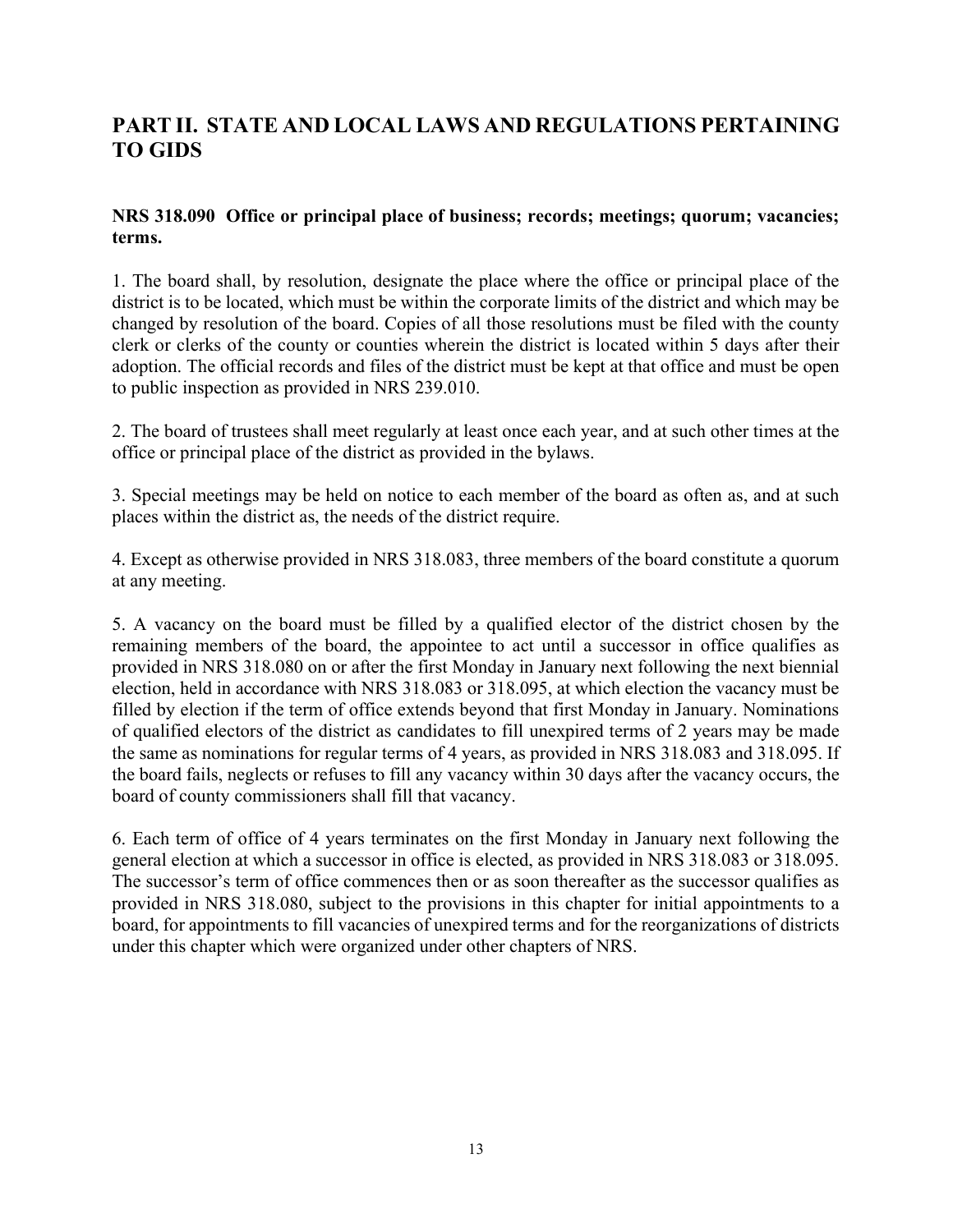### Term Limits

Pursuant to a 1996 voter initiative, the Nevada State Constitution was amended to include term limits to most elected positions within the State. The constitution now reads: "No person may be elected to any state office or local governing body who has served in that office, or at the expiration of his current term if he is so serving will have served, 12 years or more, unless the permissible number of terms or duration of service is otherwise specified in the Constitution".

### B. MEETINGS AND PUBLIC NOTICES

### NRS 241.020 Meetings to be open and public; size of facilities; limitations on closure of meetings; notice of meetings; copy of materials; exceptions

1. Except as otherwise provided by specific statute, all meetings of public bodies must be open and public, and all persons must be permitted to attend any meeting of these public bodies. A meeting that is closed pursuant to a specific statute may only be closed to the extent specified in the statute allowing the meeting to be closed. All other portions of the meeting must be open and public, and the public body must comply with all other provisions of this chapter to the extent not specifically precluded by the specific statute. Public officers and employees responsible for these meetings shall make reasonable efforts to assist and accommodate persons with physical disabilities desiring to attend.

2. If any portion of a meeting is open to the public, the public officers and employees responsible for the meeting must make reasonable efforts to ensure the facilities for the meeting are large enough to accommodate the anticipated number of attendees. No violation of this chapter occurs if a member of the public is not permitted to attend a public meeting because the facilities for the meeting have reached maximum capacity if reasonable efforts were taken to accommodate the anticipated number of attendees. Nothing in this subsection requires a public body to incur any costs to secure a facility outside the control or jurisdiction of the public body or to upgrade, improve or otherwise modify an existing facility to accommodate the anticipated number of attendees.

3. Except in an emergency, written notice of all meetings must be given at least 3 working days before the meeting. The notice must include:

- (a) The time, place and location of the meeting.
- (b) A list of the locations where the notice has been posted.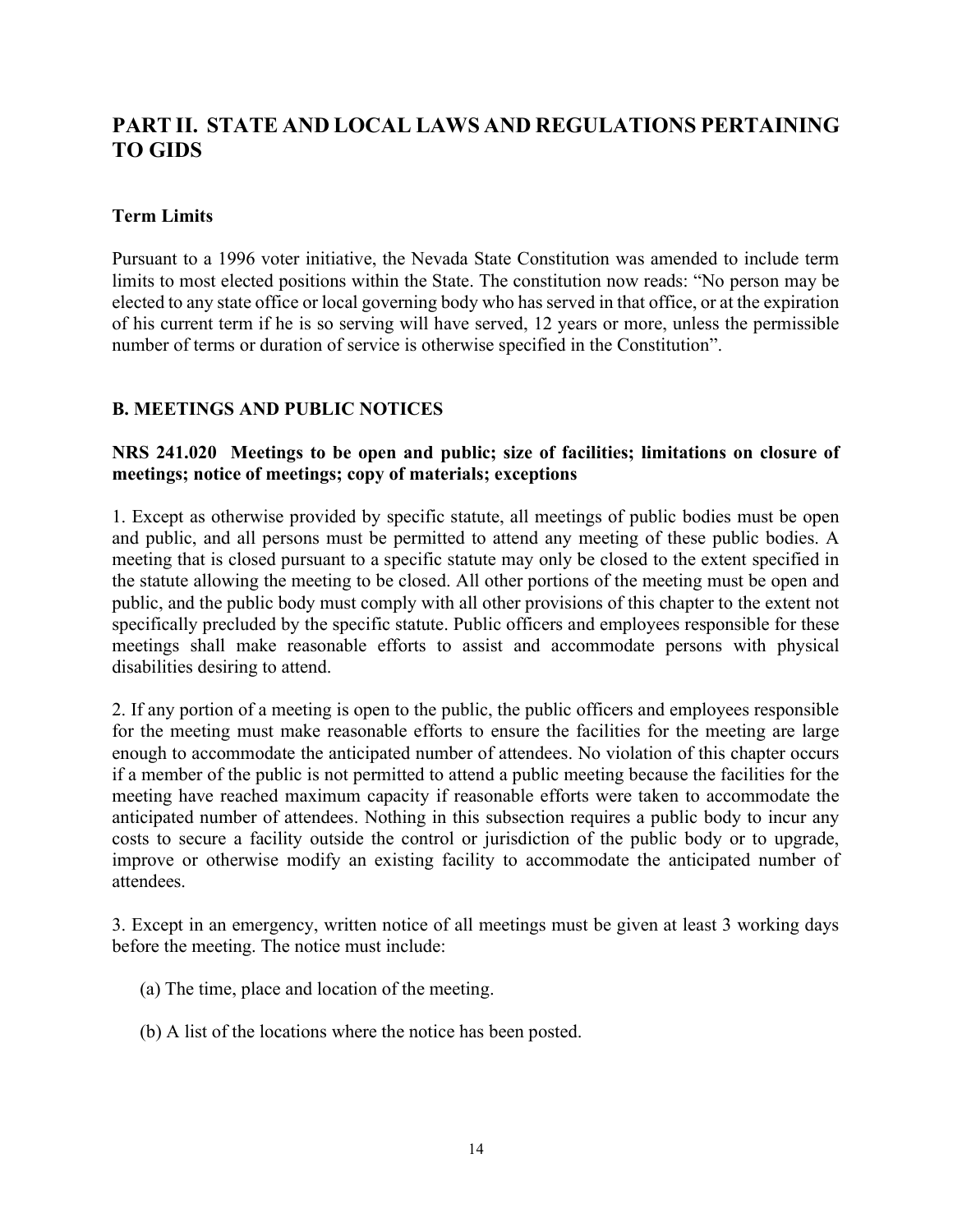(c) The name and contact information for the person designated by the public body from whom a member of the public may request the supporting material for the meeting described in subsection 7 and a list of the locations where the supporting material is available to the public.

(d) An agenda consisting of:

 (1) A clear and complete statement of the topics scheduled to be considered during the meeting.

 (2) A list describing the items on which action may be taken and clearly denoting that action may be taken on those items by placing the term "for possible action" next to the appropriate item or, if the item is placed on the agenda pursuant to NRS 241.0365, by placing the term "for possible corrective action" next to the appropriate item.

 (3) Periods devoted to comments by the general public, if any, and discussion of those comments. Comments by the general public must be taken:

 (I) At the beginning of the meeting before any items on which action may be taken are heard by the public body and again before the adjournment of the meeting; or

 (II) After each item on the agenda on which action may be taken is discussed by the public body, but before the public body takes action on the item.

The provisions of this subparagraph do not prohibit a public body from taking comments by the general public in addition to what is required pursuant to sub-subparagraph (I) or (II). Regardless of whether a public body takes comments from the general public pursuant to sub-subparagraph (I) or (II), the public body must allow the general public to comment on any matter that is not specifically included on the agenda as an action item at some time before adjournment of the meeting. No action may be taken upon a matter raised during a period devoted to comments by the general public until the matter itself has been specifically included on an agenda as an item upon which action may be taken pursuant to subparagraph (2).

 (4) If any portion of the meeting will be closed to consider the character, alleged misconduct or professional competence of a person, the name of the person whose character, alleged misconduct or professional competence will be considered.

 (5) If, during any portion of the meeting, the public body will consider whether to take administrative action regarding a person, the name of that person.

(6) Notification that:

(I) Items on the agenda may be taken out of order;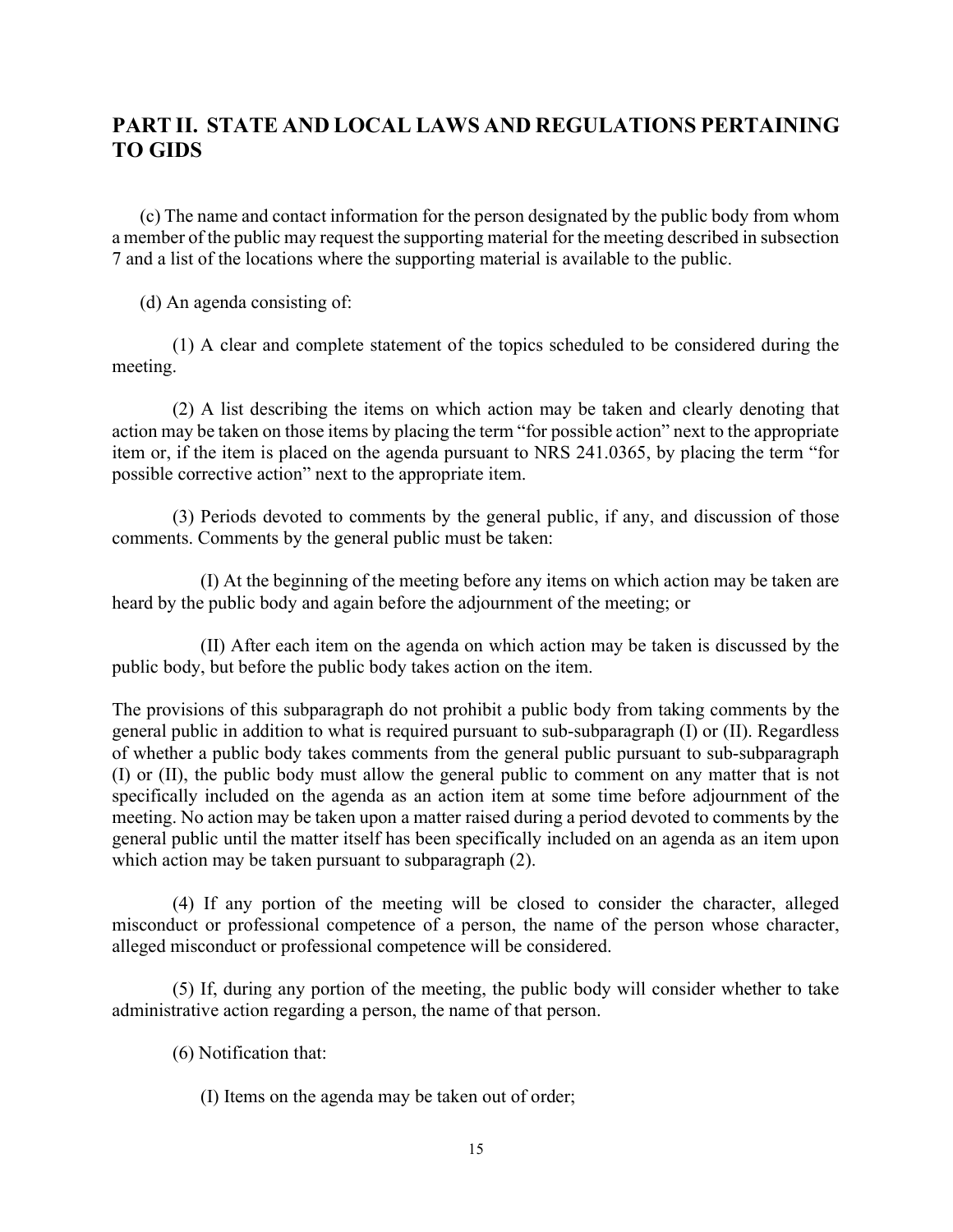(II) The public body may combine two or more agenda items for consideration; and

 (III) The public body may remove an item from the agenda or delay discussion relating to an item on the agenda at any time.

 (7) Any restrictions on comments by the general public. Any such restrictions must be reasonable and may restrict the time, place and manner of the comments, but may not restrict comments based upon viewpoint.

4. Minimum public notice is:

 (a) Posting a copy of the notice at the principal office of the public body or, if there is no principal office, at the building in which the meeting is to be held, and at not less than three other separate, prominent places within the jurisdiction of the public body not later than 9 a.m. of the third working day before the meeting;

 (b) Posting the notice on the official website of the State pursuant to NRS 232.2175 not later than 9 a.m. of the third working day before the meeting is to be held, unless the public body is unable to do so because of technical problems relating to the operation or maintenance of the official website of the State; and

 (c) Providing a copy of the notice to any person who has requested notice of the meetings of the public body. A request for notice lapses 6 months after it is made. The public body shall inform the requester of this fact by enclosure with, notation upon or text included within the first notice sent. The notice must be:

 (1) Delivered to the postal service used by the public body not later than 9 a.m. of the third working day before the meeting for transmittal to the requester by regular mail; or

 (2) If feasible for the public body and the requester has agreed to receive the public notice by electronic mail, transmitted to the requester by electronic mail sent not later than 9 a.m. of the third working day before the meeting.

 5. For each of its meetings, a public body shall document in writing that the public body complied with the minimum public notice required by paragraph (a) of subsection 4. The documentation must be prepared by every person who posted a copy of the public notice and include, without limitation:

(a) The date and time when the person posted the copy of the public notice;

(b) The address of the location where the person posted the copy of the public notice; and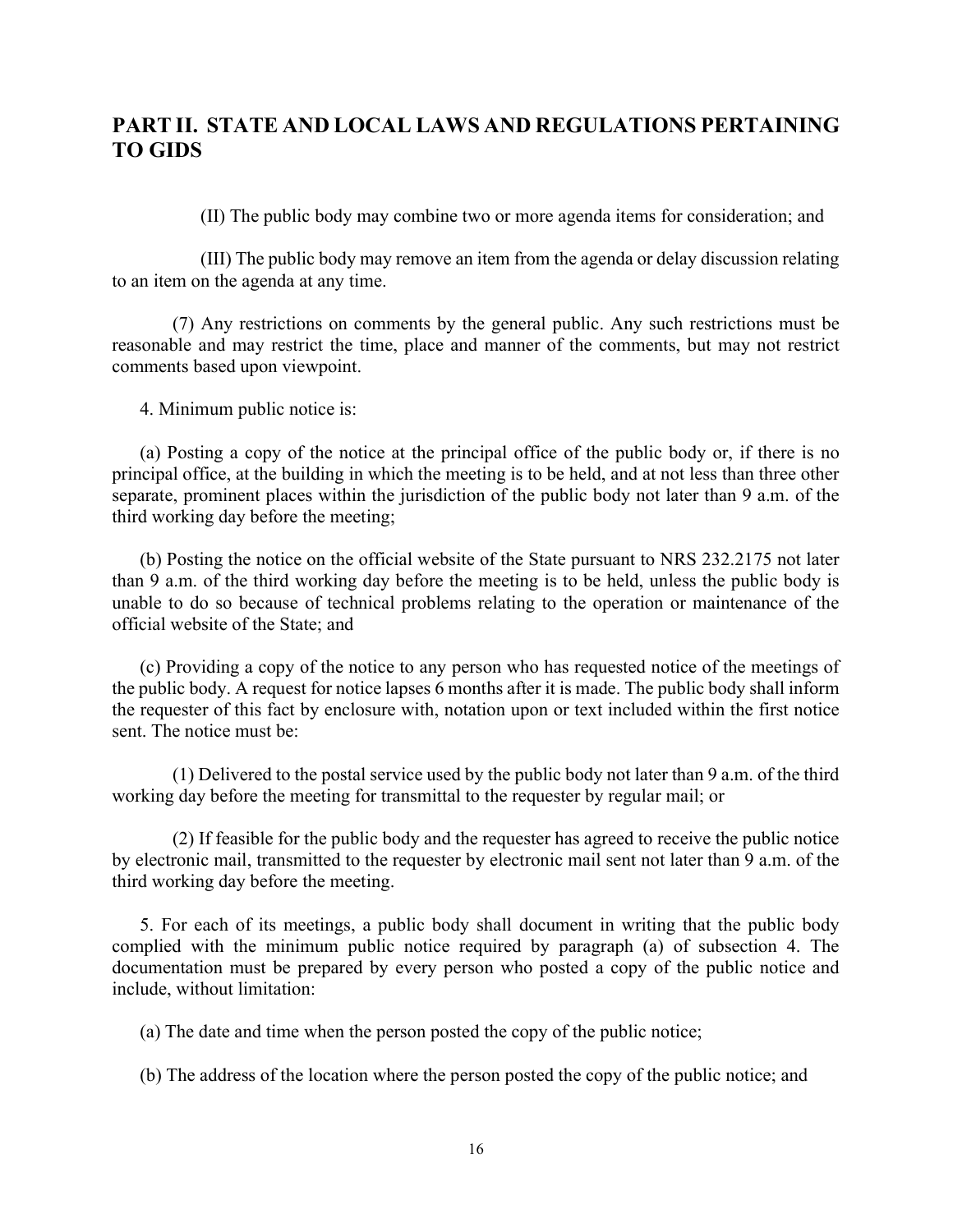(c) The name, title and signature of the person who posted the copy of the notice.

 6. If a public body maintains a website on the Internet or its successor, the public body shall post notice of each of its meetings on its website unless the public body is unable to do so because of technical problems relating to the operation or maintenance of its website. Notice posted pursuant to this subsection is supplemental to and is not a substitute for the minimum public notice required pursuant to subsection 4. The inability of a public body to post notice of a meeting pursuant to this subsection as a result of technical problems with its website shall not be deemed to be a violation of the provisions of this chapter.

7. Upon any request, a public body shall provide, at no charge, at least one copy of:

(a) An agenda for a public meeting;

(b) A proposed ordinance or regulation which will be discussed at the public meeting; and

 (c) Subject to the provisions of subsection 8 or 9, as applicable, any other supporting material provided to the members of the public body for an item on the agenda, except materials:

 (1) Submitted to the public body pursuant to a nondisclosure or confidentiality agreement which relates to proprietary information;

(2) Pertaining to the closed portion of such a meeting of the public body; or

 (3) Declared confidential by law, unless otherwise agreed to by each person whose interest is being protected under the order of confidentiality.

The public body shall make at least one copy of the documents described in paragraphs (a), (b) and (c) available to the public at the meeting to which the documents pertain. As used in this subsection, "proprietary information" has the meaning ascribed to it in NRS 332.025.

 8. Unless it must be made available at an earlier time pursuant to NRS 288.153, a copy of supporting material required to be provided upon request pursuant to paragraph (c) of subsection 7 must be:

 (a) If the supporting material is provided to the members of the public body before the meeting, made available to the requester at the time the material is provided to the members of the public body; or

 (b) If the supporting material is provided to the members of the public body at the meeting, made available at the meeting to the requester at the same time the material is provided to the members of the public body.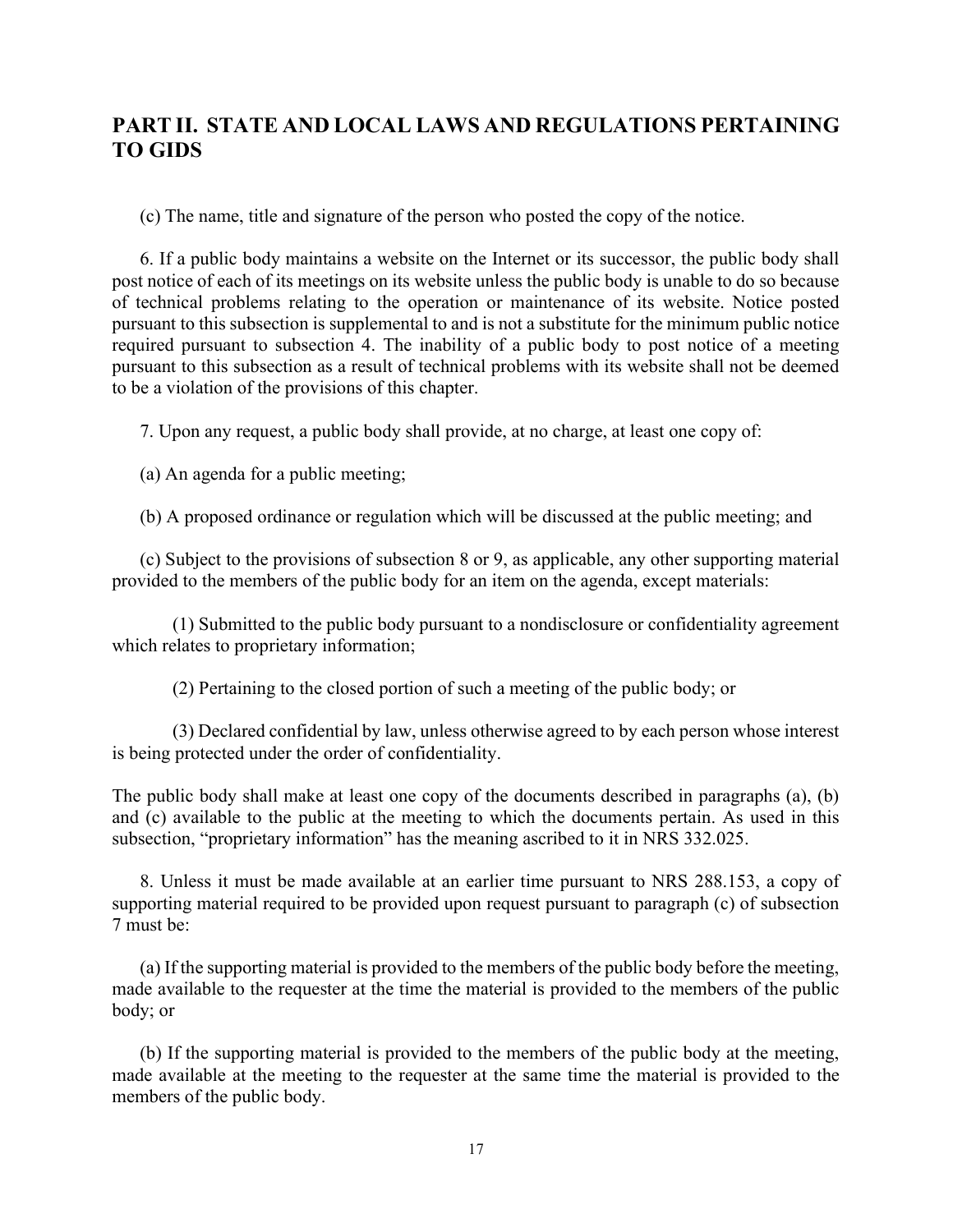If the requester has agreed to receive the information and material set forth in subsection 7 by electronic mail, the public body shall, if feasible, provide the information and material by electronic mail.

 9. Unless the supporting material must be posted at an earlier time pursuant to NRS 288.153, the governing body of a county or city whose population is 45,000 or more shall post the supporting material described in paragraph (c) of subsection 7 to its website not later than the time the material is provided to the members of the governing body or, if the supporting material is provided to the members of the governing body at a meeting, not later than 24 hours after the conclusion of the meeting. Such posting is supplemental to the right of the public to request the supporting material pursuant to subsection 7. The inability of the governing body, as a result of technical problems with its website, to post supporting material pursuant to this subsection shall not be deemed to be a violation of the provisions of this chapter.

 10. A public body may provide the public notice, information or supporting material required by this section by electronic mail. Except as otherwise provided in this subsection, if a public body makes such notice, information or supporting material available by electronic mail, the public body shall inquire of a person who requests the notice, information or supporting material if the person will accept receipt by electronic mail. If a public body is required to post the public notice, information or supporting material on its website pursuant to this section, the public body shall inquire of a person who requests the notice, information or supporting material if the person will accept by electronic mail a link to the posting on the website when the documents are made available. The inability of a public body, as a result of technical problems with its electronic mail system, to provide a public notice, information or supporting material or a link to a website required by this section to a person who has agreed to receive such notice, information, supporting material or link by electronic mail shall not be deemed to be a violation of the provisions of this chapter.

#### State of Nevada Open Meeting Law

It is unlawful for the gathering of members of a public body at which a quorum (three or more members) is present to deliberate toward a decision or to take action on any matter over which the public body has supervision, control, jurisdiction, or advisory power outside of an advertised public meeting. This does not apply at a social function at which members may be present if the members do not deliberate toward a decision or take action over which the public body has supervision, control, jurisdiction, or advisory power. More specific information can be found in the Nevada Open Meeting Law Manual (26 March 2019) prepared by the State Attorney General.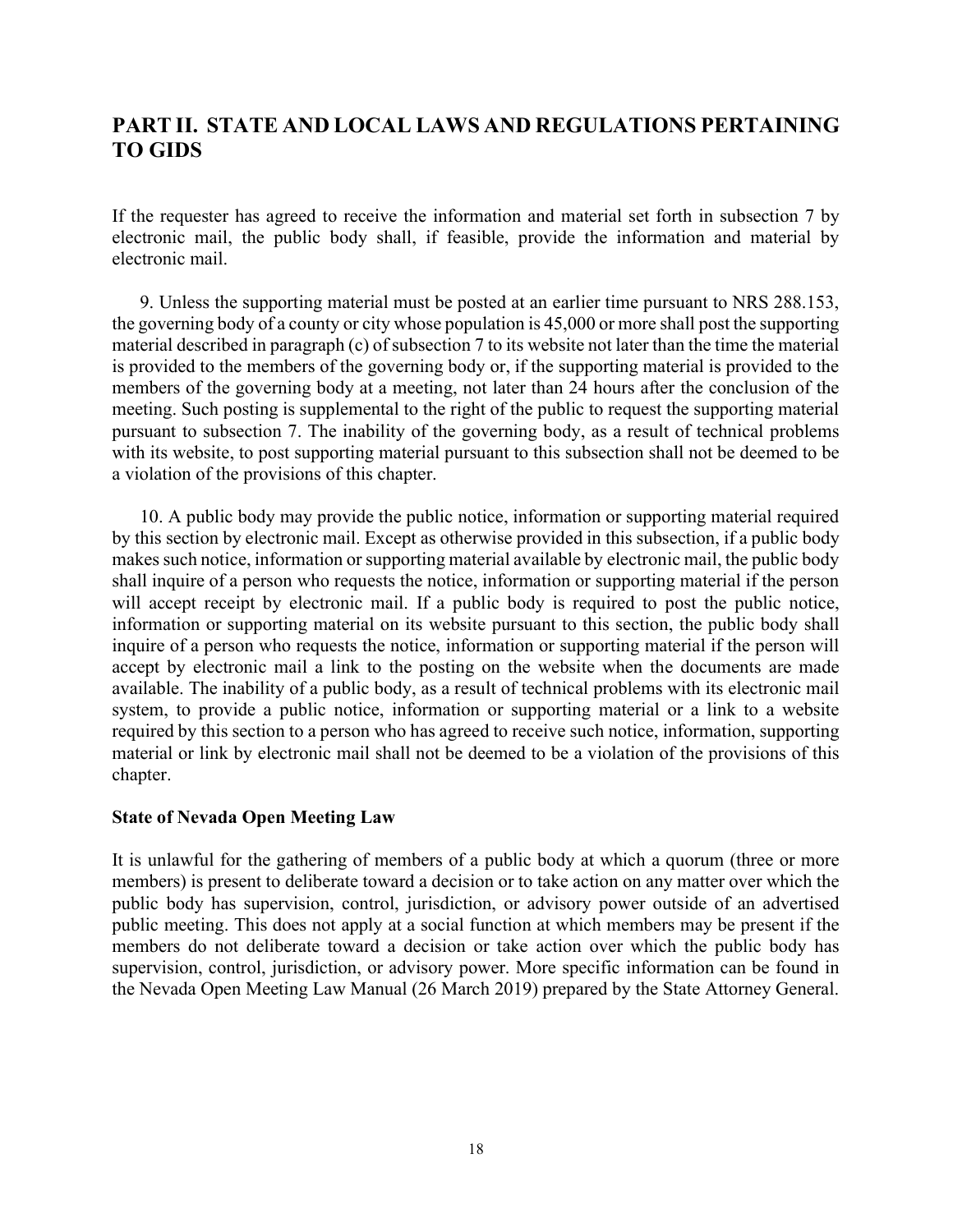#### C. PROCEDURES FOR LOCAL GOVERNMENT PURCHASING

#### NRS 332.043 Solicitation: Required contents.

Each solicitation must include, without limitation:

 1. The minimum requirements that a successful responding offeror must meet for the awarding of the contract pursuant to the provisions of this chapter;

 2. The method by which the contract will be awarded, including, without limitation, on the basis of price or lowest responsive and responsible bidder;

 3. Notice of the written certification required pursuant to subsection 4 of NRS 332.065, if applicable; and

 4. The period during which a notice of protest regarding the awarding of a contract pursuant to NRS 332.068 may be submitted, if applicable.

#### NRS 332.045 Advertisement of contract: Publication; contents.

 1. The advertisement authorized by subsection 1 of NRS 332.063 or required by subsection 1 of NRS 332.065 must be published:

 (a) In a newspaper qualified pursuant to chapter 238 of NRS that has a general circulation within the county wherein the local government, or a major portion thereof, is situated at least once and not less than 7 days before the opening of responses.

(b) Every day for not less than 7 days before the opening of responses on:

 (1) The Internet website of the local government, if the local government maintains an Internet website; or

 (2) A secure website on the Internet or its successor, if any, which is established and maintained for the purpose of an on-line solicitation.

2. The advertisement must state:

(a) The nature, character or object of the contract.

 (b) If plans and specifications are part of the contract, where the plans and specifications may be seen.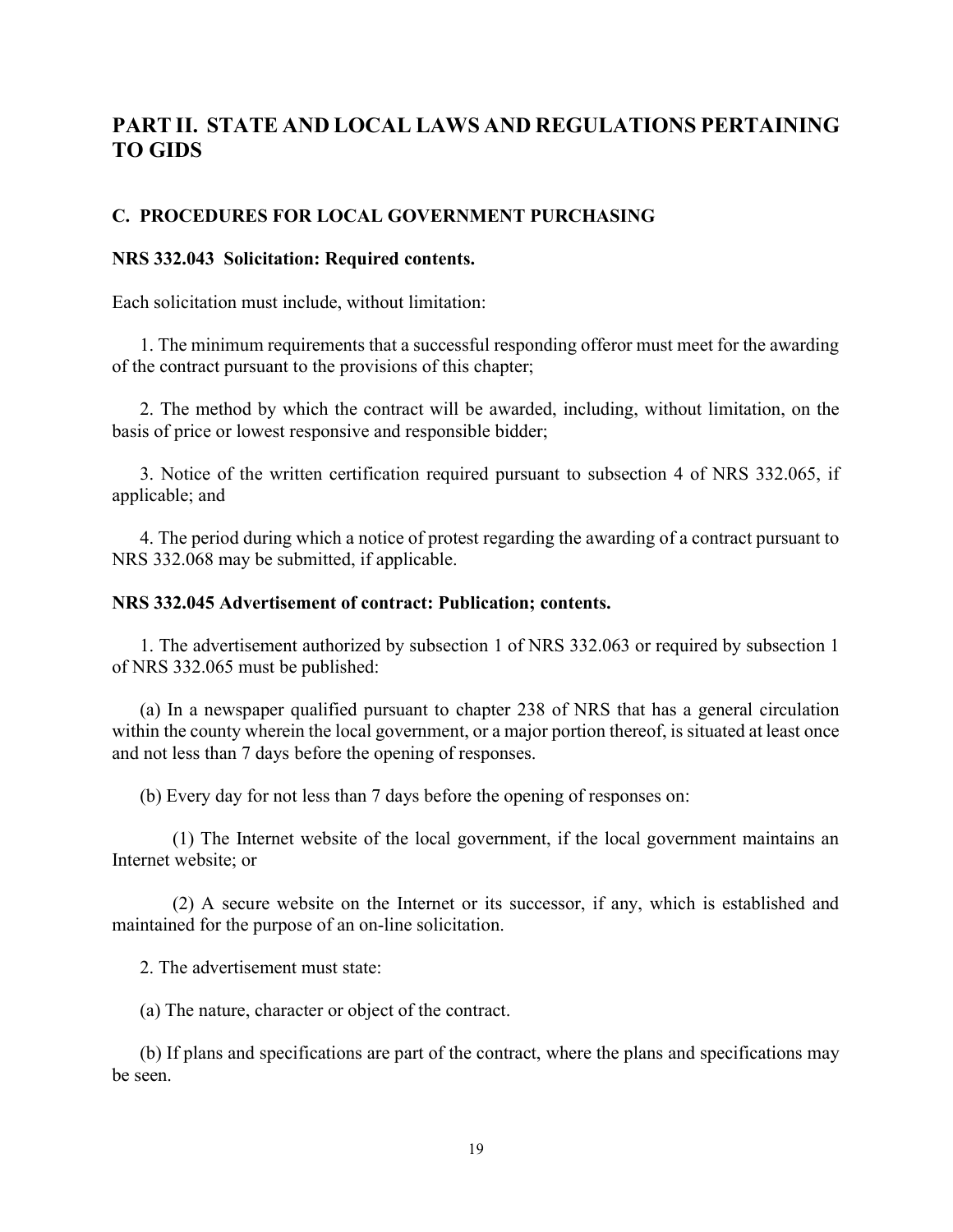(c) The time and date on which responses will be opened.

 (d) That a written certification is a required part of the contract pursuant to subsection 4 of NRS 332.065, if applicable.

(e) Such other matters as may properly pertain to the contract.

#### NRS 332.047 On-line solicitation.

 1. A governing body or its authorized representative may use an on-line solicitation to receive responses to a solicitation. The governing body or its authorized representative shall not use an online solicitation as the exclusive means of a solicitation if there is any cost to a responding offeror to submit a response.

 2. An on-line solicitation must designate a date and time at which responses may be submitted and may designate a date and time after which responses will no longer be received.

3. A governing body or its authorized representative may require a responding offeror to:

 (a) Register for an on-line solicitation before the date and time at which responses may be submitted; and

 (b) Agree to terms, conditions or requirements of the solicitation to facilitate the on-line solicitation.

 4. The procedures established by a governing body or its authorized representative for the purposes of conducting an on-line solicitation must not conflict with the provisions of this chapter.

#### NRS 332.061 Limitation on disclosure of proprietary information and of solicitation containing provision requiring negotiation or evaluation.

 1. Except as otherwise provided in this subsection and NRS 239.0115, proprietary information does not constitute public information and is confidential. A person shall not disclose proprietary information unless:

 (a) The disclosure is made for the purpose of a civil, administrative or criminal investigation or proceeding; and

 (b) The person receiving the information represents in writing that protections exist under applicable law to preserve the integrity, confidentiality and security of the information.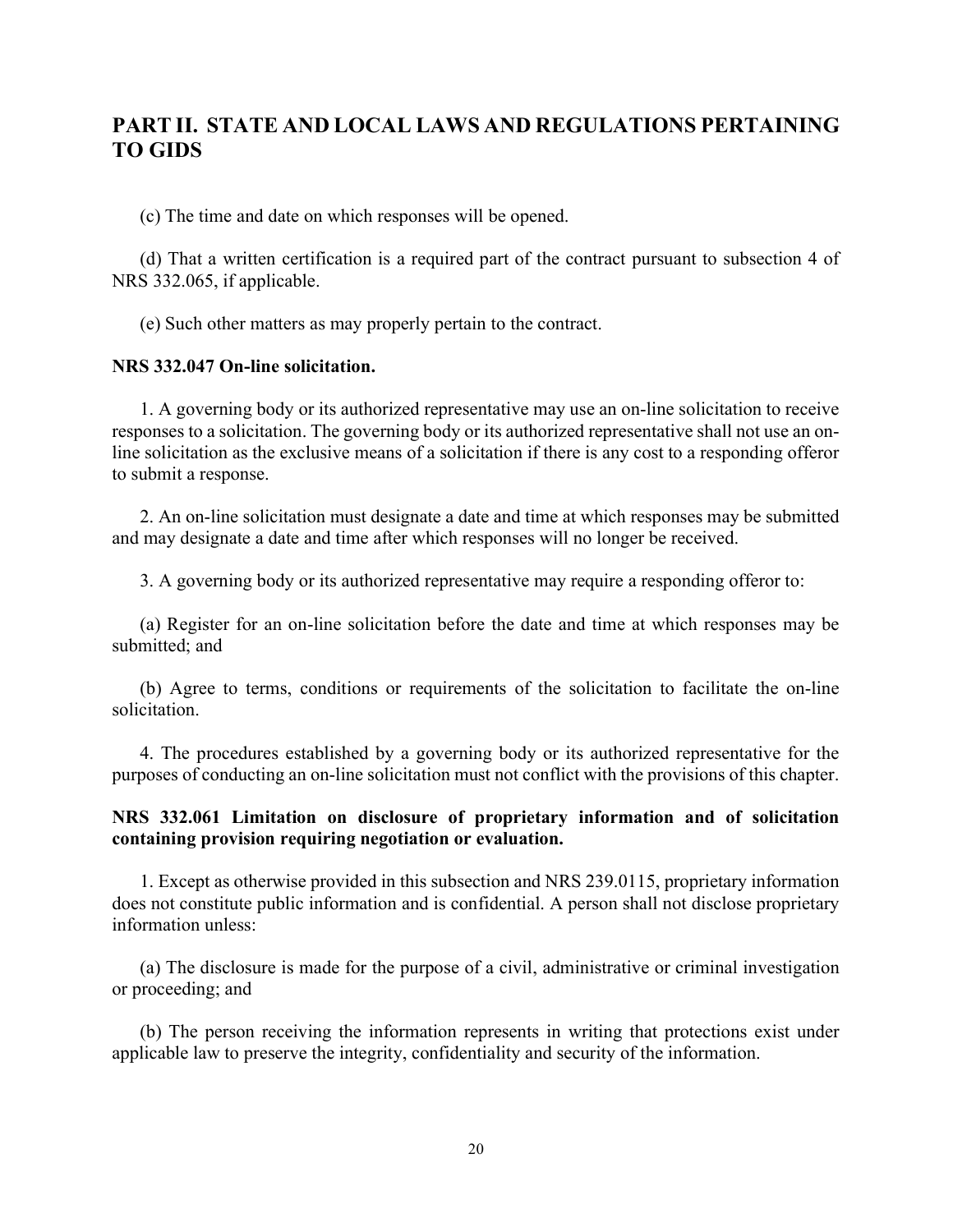2. A solicitation which contains a provision that requires negotiation or evaluation by the governing body or an evaluator may not be disclosed until the response is recommended for the award of a contract.

### NRS 332.063 Contracts for which estimated annual amount required to perform is more than \$50,000 but not more than \$100,000: Solicitation of responses; permissive advertisement; award.

 1. Except as otherwise provided by specific statute, if the estimated annual amount required to perform a contract is more than \$50,000 but not more than \$100,000, the governing body or its authorized representative:

 (a) Shall solicit responses from two or more persons capable of performing the contract, if such persons are available; and

(b) May advertise the contract in the manner prescribed in NRS 332.045.

 2. The governing body or its authorized representative shall award such a contract on the basis of price, taking into account the minimum requirements of a responding offeror prescribed in the solicitation pursuant to NRS 332.043 and the method prescribed in that solicitation for awarding the contract.

### NRS 332.065 Contracts for which estimated annual amount required to perform is more than \$100,000: Advertisement required; permissive solicitation; award; prohibition on entering without certification relating to certain boycotts of Israel.

 1. Except as otherwise provided by specific statute, if the estimated annual amount required to perform a contract is more than \$100,000, the governing body or its authorized representative:

(a) Shall advertise the contract in the manner prescribed in NRS 332.045; and

(b) May issue a solicitation for the contract.

 2. If the estimated annual amount to perform a contract is more than \$100,000 and the method for obtaining the contract designated in the solicitation is an invitation to bid, the governing body or its authorized representative must, except as otherwise provided by specific statute, award the contract to the lowest responsive and responsible bidder. The lowest responsive and responsible bidder may be judged on the basis of:

(a) Price;

(b) Conformance to specifications;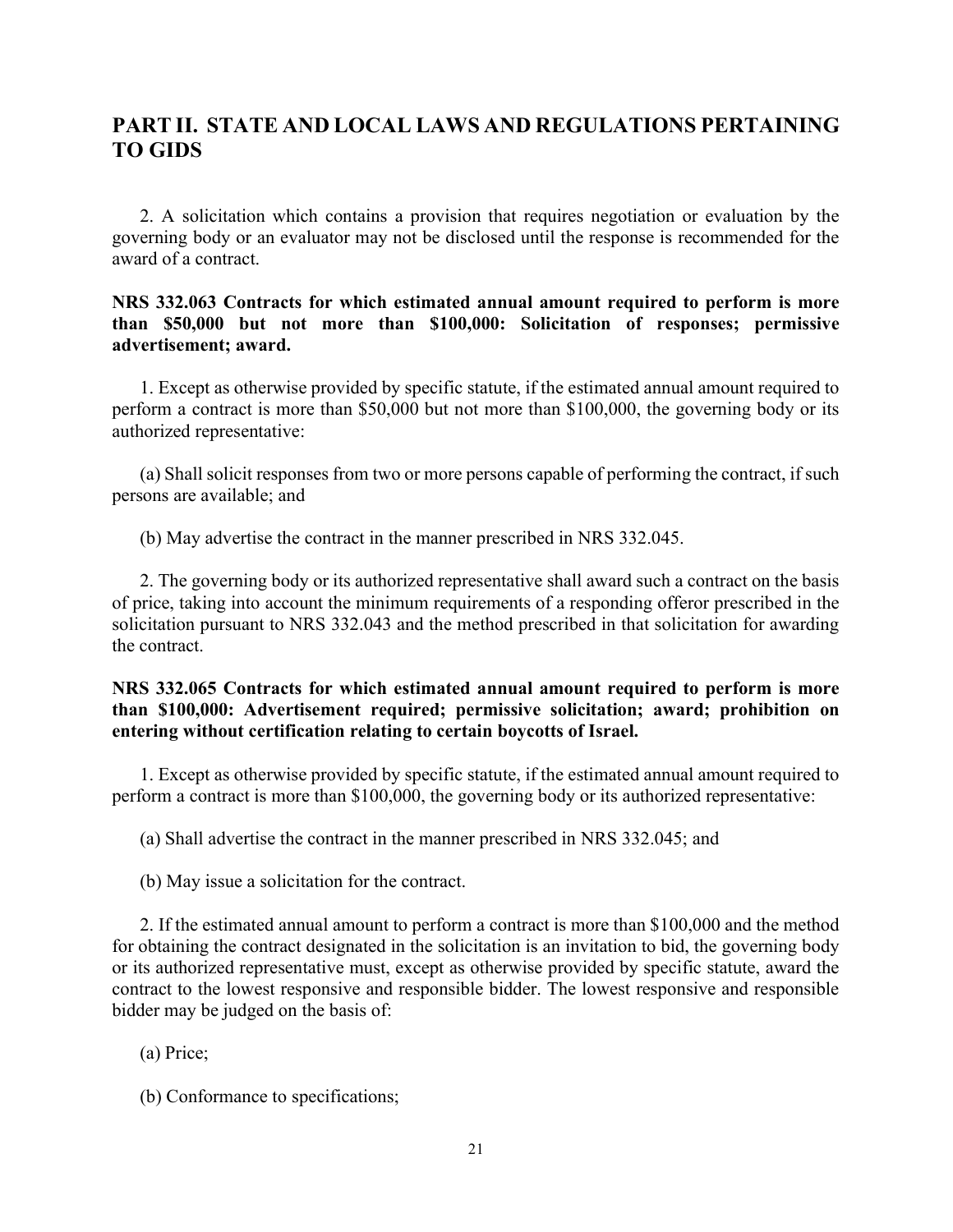(c) Qualifications of the bidder, including, without limitation:

- (1) The possession of or limit on any required license of the bidder;
- (2) The financial responsibility of the bidder;
- (3) The experience of the bidder; and
- (4) The ability of the bidder to perform the contract;

(d) Adequacy of the equipment of the bidder;

- (e) Past performance;
- (f) Performance schedule or delivery date;

(g) If the contract requires the delivery of goods, the total cost of ownership of the goods;

 (h) If the contract requires the delivery of goods, the purpose for which the goods to be supplied are required;

(i) The best interests of the public; and

 (j) Such other criteria as may be set forth by the governing body or its authorized representative in the advertisement or solicitation, as applicable, that pertains to the contract.

If after the lowest responsive and responsible bidder has been awarded the contract, during the term of the contract he or she does not perform in accordance with the bid specifications, or if he or she repudiates the contract, the governing body or its authorized representative may reaward the contract to the next lowest responsive and responsible bidder without requiring that new bids be submitted. Reawarding the contract to the next lowest responsive and responsible bidder is not a waiver of any liability of the initial bidder awarded the contract.

 3. Except as otherwise provided by specific statute, if the estimated annual amount to perform a contract is more than \$100,000 and the method for obtaining the contract designated in the solicitation is a method other than an invitation to bid, the governing body or its authorized representative shall award such a contract taking into account the minimum requirements for a responding offeror prescribed in the solicitation pursuant to NRS 332.043 and the method prescribed in that solicitation for awarding the contract.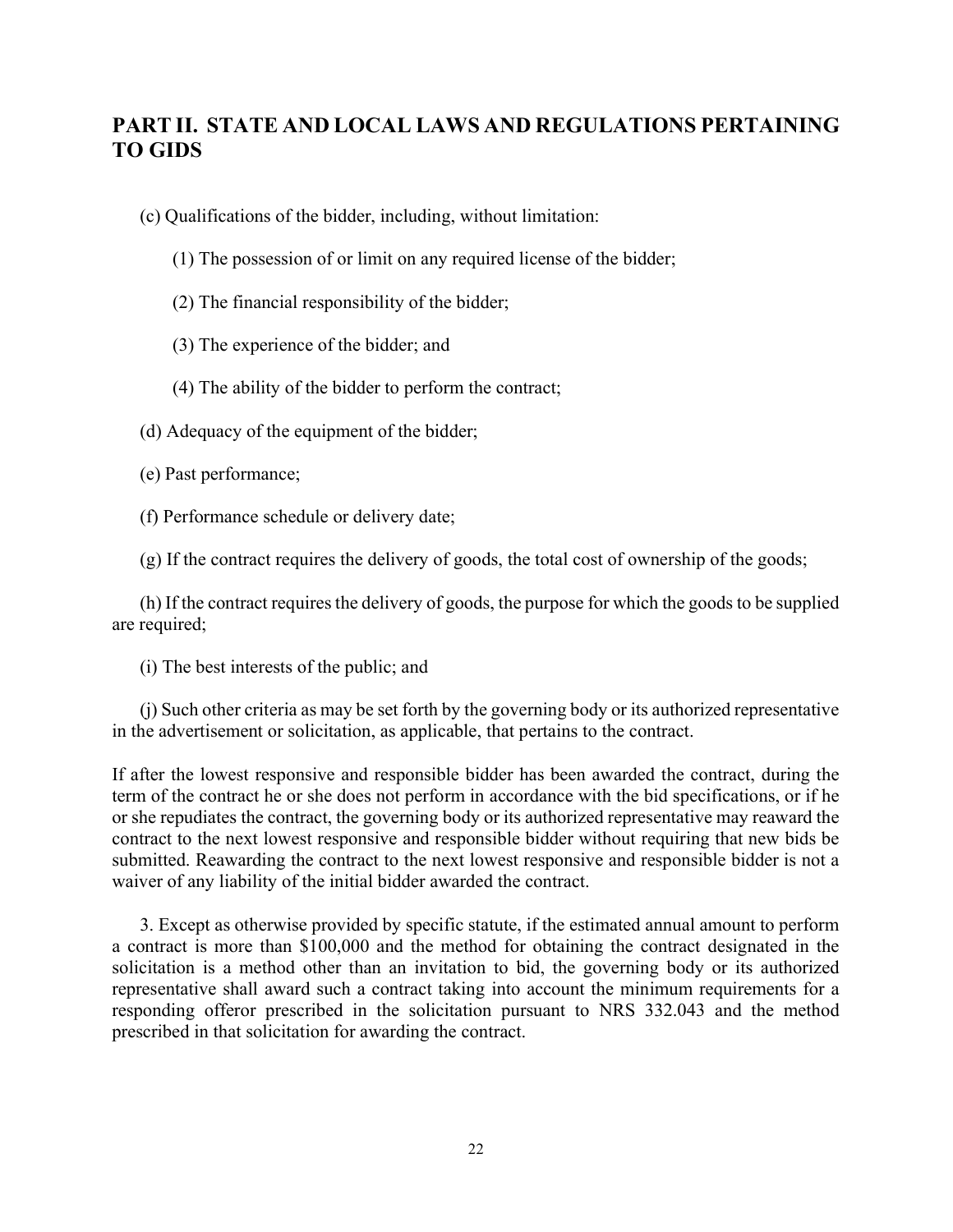4. A governing body or its authorized representative shall not enter into a contract pursuant to this section with a company unless the contract includes a written certification that the company is not currently engaged in, and agrees for the duration of the contract not to engage in, a boycott of Israel.

5.As used in this section:

(a) "Boycott of Israel":

 (1) Means, except as otherwise provided in subparagraph (2), refusing to deal or conduct business with, abstaining from dealing or conducting business with, terminating business or business activities with or performing any other action that is intended to limit commercial relations with:

#### (I) Israel; or

 (II) A person or entity doing business in Israel or in territories controlled by Israel, if such an action is taken in a manner that discriminates on the basis of nationality, national origin or religion.

(2) Does not include an action that is described in subparagraph (1) if the action:

(I) Is based on a bona fide business or economic reason;

 (II) Is taken pursuant to a boycott against a public entity of Israel if the boycott is applied in a nondiscriminatory manner; or

 (III) Is taken in compliance with or adherence to calls for a boycott of Israel if that action is authorized in 50 U.S.C. § 4607 or any other federal or state law.

 (b) "Company" means any domestic or foreign sole proprietorship, organization, association, corporation, partnership, joint venture, limited partnership, limited-liability partnership, limitedliability company, or other domestic or foreign entity or business association, including, without limitation, any wholly owned subsidiary, majority owned subsidiary, parent company or affiliate of such an entity or business association, that exists for the purpose of making a profit.

(c) "Total cost of ownership" includes, without limitation:

(1) The history of maintenance and repair of the goods;

(2) The cost of routine maintenance and repair of the goods;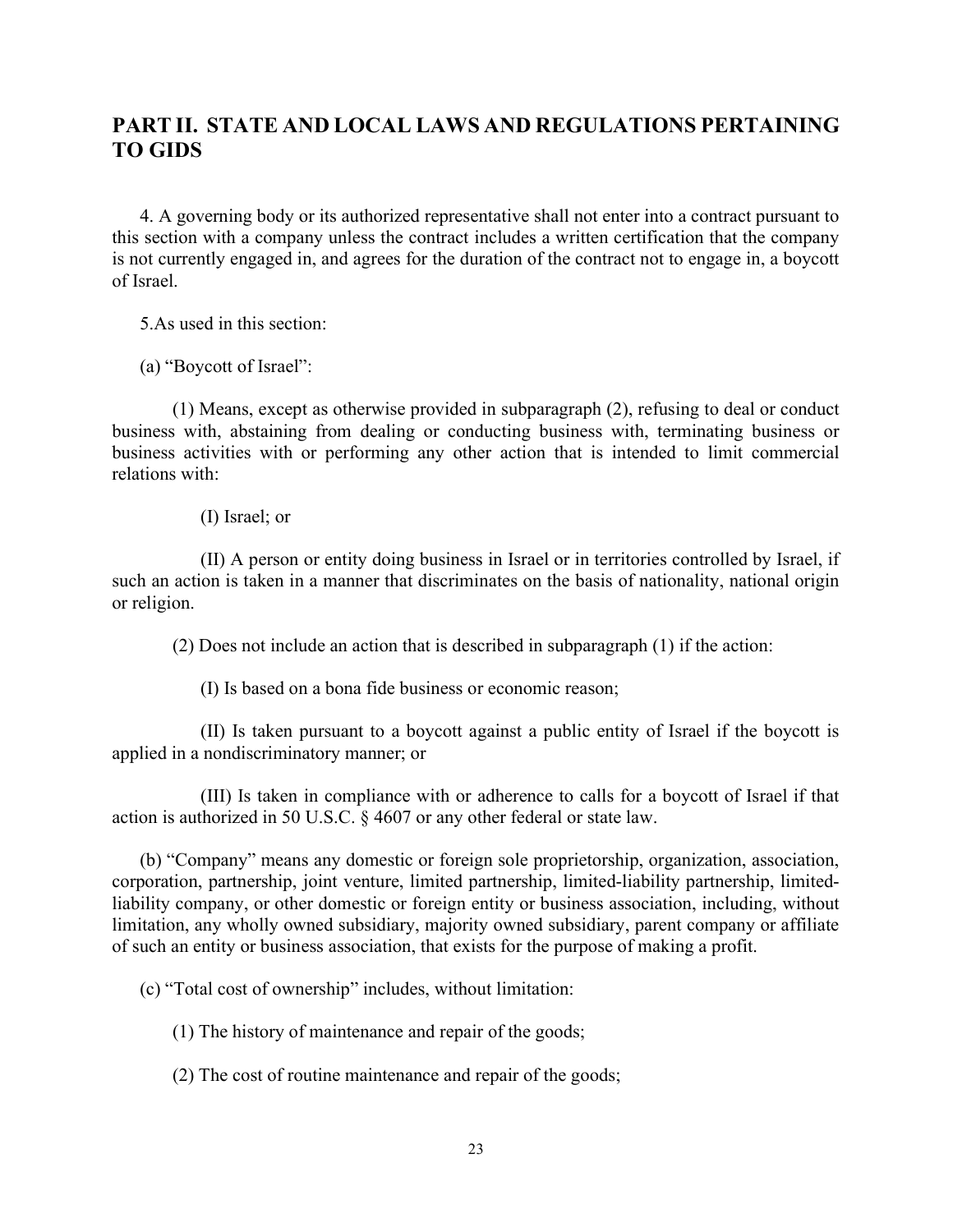(3) Any warranties provided in connection with the goods;

- (4) The cost of replacement parts for the goods; and
- (5) The value of the goods as used goods when given in trade on a subsequent purchase.

### NRS 332.066 Contract for which estimated annual amount required to perform is more than \$100,000: Preference given to recycled products if method of solicitation is invitation to bid.

 1. If the estimated annual amount required to perform a contract is more than \$100,000 and the designated method for awarding the contract specified in the solicitation is an invitation to bid, the governing body or its authorized representative:

(a) Shall give preference to a bid to provide recycled products if:

- (1) The products meet the applicable standards;
- (2) The products can be substituted for comparable nonrecycled products; and
- (3) The products do not cost more than comparable nonrecycled products.

(b) May give preference to a bid to provide recycled products if:

(1) The products meet the applicable standards;

(2) The products can be substituted for comparable nonrecycled products; and

 (3) The products do not cost more than 5 percent more than the comparable nonrecycled products.

(c) May purchase recycled paper products if the specific recycled paper product is:

 (1) Available at a price which is not more than 10 percent higher than that of the comparable paper product made from virgin material;

(2) Of adequate quality; and

(3) Available to the purchaser within a reasonable amount of time.

2. As used in this section: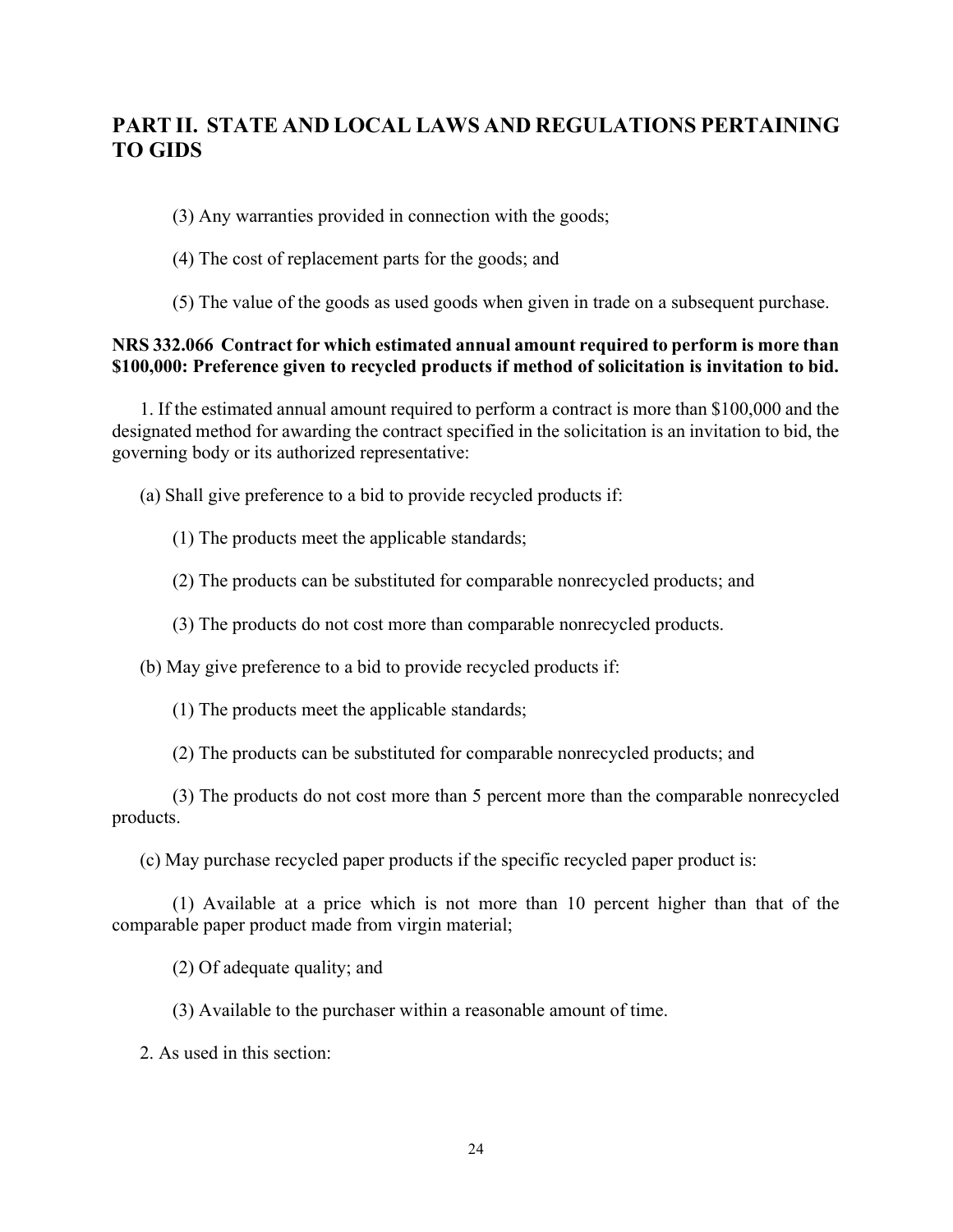(a) "Postconsumer waste" means a finished material which would normally be disposed of as solid waste having completed its life cycle as a consumer item.

 (b "Recycled paper product" means any paper or wood-pulp product containing in some combination comprising at least 50 percent of its total weight:

(1) Postconsumer waste; and

 (2 Secondary waste, but the term does not include fibrous waste generated during the manufacturing process such as fibers recovered from wastewater or trimmings of paper machine rolls, wood slabs, chips, sawdust or other wood residue from a manufacturing process.

 (c) "Secondary waste" means fragments of products or finished products of a manufacturing process which has converted a virgin resource into a commodity of real economic value.

### NRS 332.068 Contract for which estimated annual amount required to perform is more than \$100,000: Filing and contents of protest of award; posting and disposition of bond or security; stay of action; immunity of governing body from liability to person who submits response.

 1. A person who submits a response to a solicitation for a contract for which the estimated annual amount to perform the contract is more than \$100,000 may, after the responses are opened and within the period specified by the governing body or its authorized representative in the solicitation pursuant to NRS 332.043, file with the governing body or its authorized representative a notice of protest regarding the awarding of the contract.

 2. A notice of protest must include a written statement setting forth with specificity the reasons the person filing the notice believes the applicable provisions of law were violated.

 3. A person filing a notice of protest may be required by the governing body or its authorized representative, at the time the notice of protest is filed, to post a bond with a good and solvent surety authorized to do business in this State or submit other security, in a form approved by the governing body or its authorized representative, to the governing body or its authorized representative who shall hold the bond or other security until a determination is made on the protest. A bond posted or other security submitted with a notice of protest must be in an amount equal to the lesser of:

 (a) Twenty-five percent of the total value of the response submitted by the person filing the notice of protest; or

(b) Two hundred fifty thousand dollars.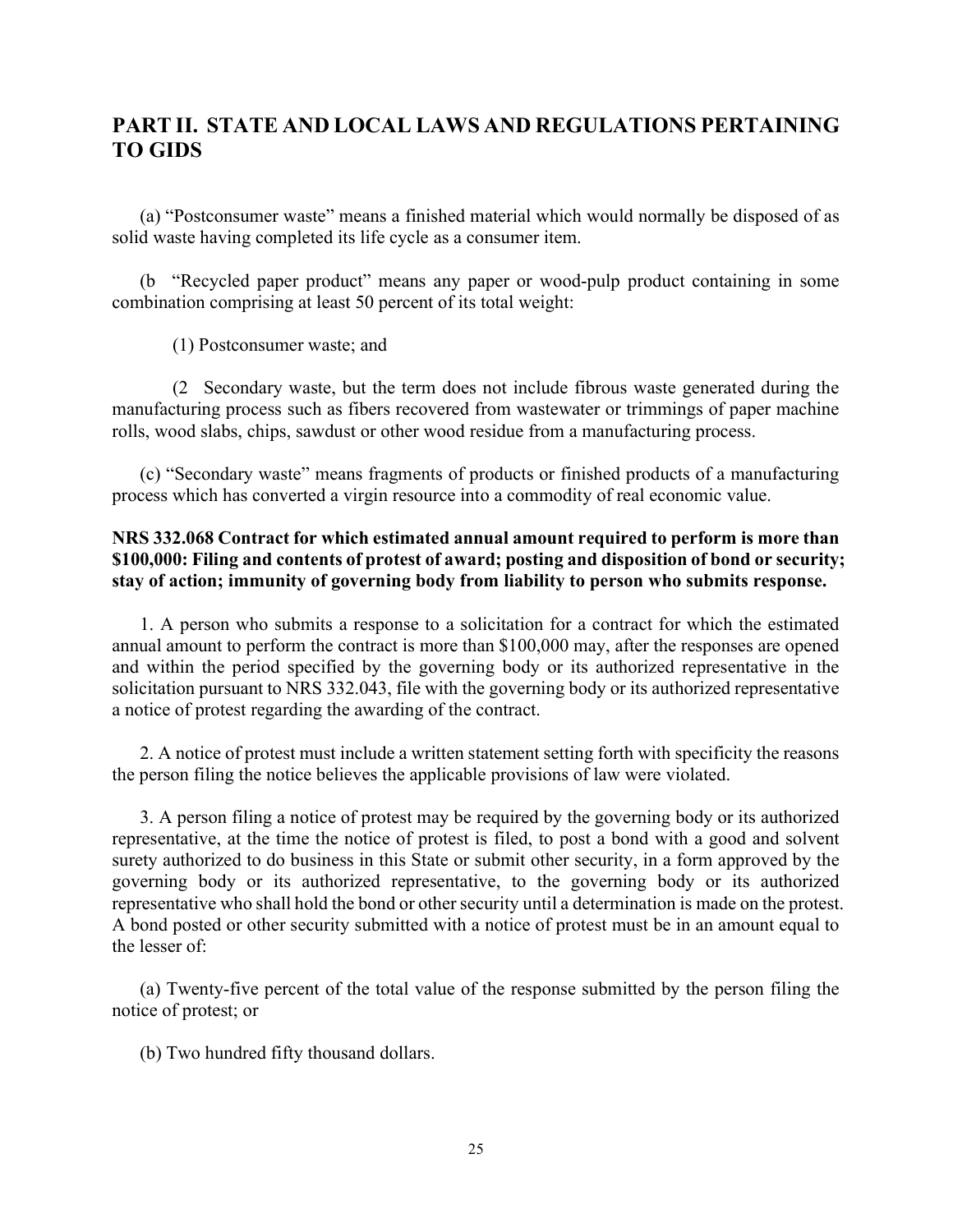4. A notice of protest filed in accordance with the provisions of this section operates as a stay of action in relation to the awarding of any contract until a determination is made by the governing body or its authorized representative on the protest.

 5. A person who submits an unsuccessful response may not seek any type of judicial intervention until the governing body or its authorized representative has made a determination on the protest and awarded the contract.

 6. A governing body or its authorized representative is not liable for any costs, expenses, attorney's fees, loss of income or other damages sustained by a person who submits a response, whether or not the person files a notice of protest pursuant to this section.

 7. If the protest is upheld, the bond posted or other security submitted with the notice of protest must be returned to the person who posted the bond or submitted the security. If the protest is rejected, a claim may be made against the bond or other security by the governing body or its authorized representative in an amount equal to the expenses incurred by the governing body or its authorized representative because of the unsuccessful protest. Any money remaining after the claim has been satisfied must be returned to the person who posted the bond or submitted the security.

### NRS 332.075 Contract for which estimated annual amount required to perform is more than \$100,000: Rejection of response.

Any response to a solicitation for a contract for which the estimated annual amount to perform a contract is more than \$100,000 may be rejected by the governing body or its authorized representative if the governing body or its authorized representative determines that the responding offeror is not responsive or responsible or that the quality of the services, supplies, materials, equipment or labor offered does not conform to requirements or if the public interest would be served by such a rejection.

### NRS 332.091 Maintenance of records of solicitations and responses.

A governing body or its authorized representative shall maintain a record of each solicitation and response to a solicitation for at least 7 years after the date of execution of the contract.

### NRS 332.095 Assignment of contracts.

1. Except as otherwise provided in subsection 2:

 (a) No contract awarded may be assigned to any other person without the consent of the governing body or its authorized representative.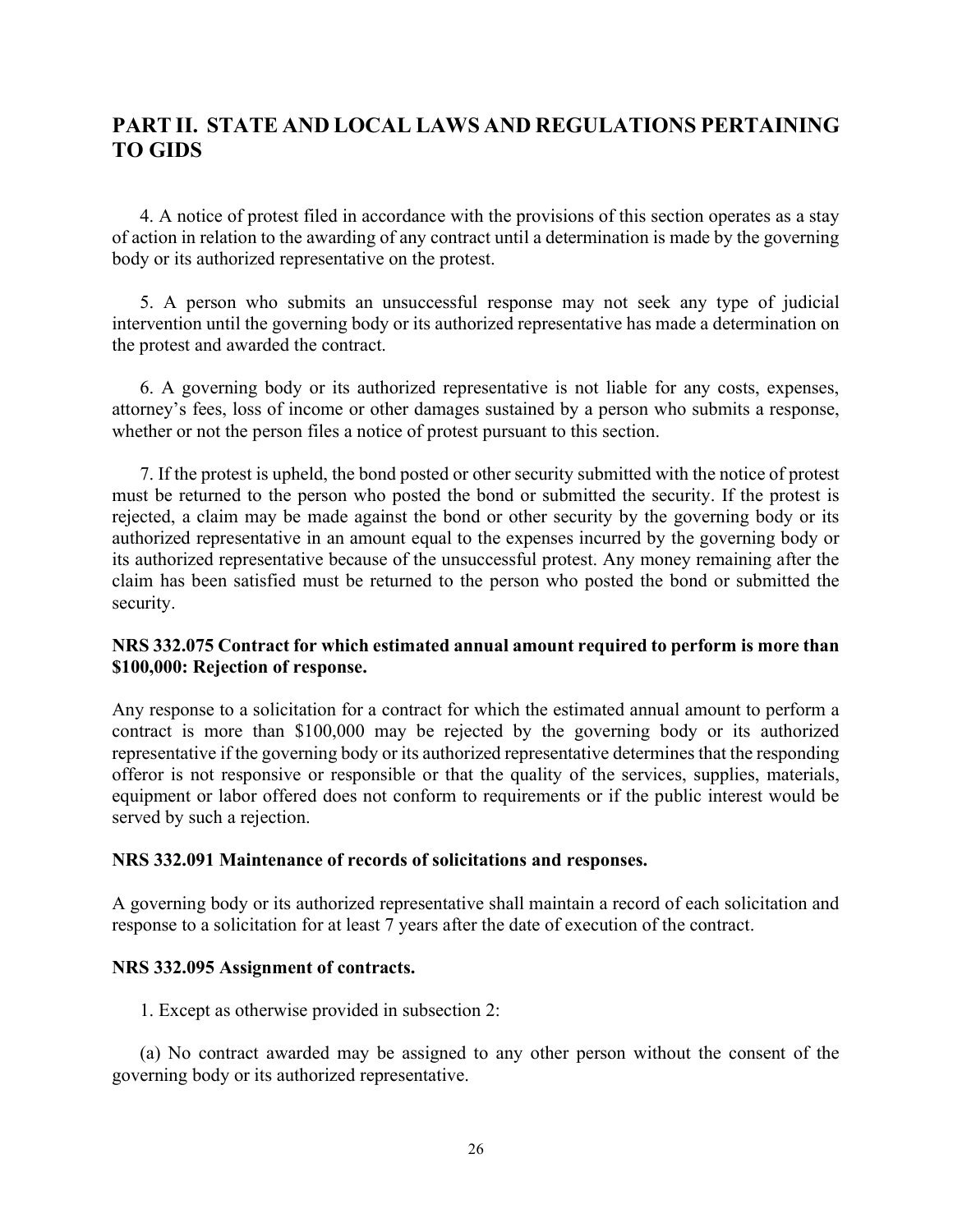(b) No contract awarded or any portion thereof may be assigned to any person who was declared by the governing body or its authorized representative not to be a responsible person to perform the particular contract.

 2. The provisions of this section do not apply to the assignment of a contract by virtue of the acquisition of the person who is a party to the contract by a person that purchases the full assets and liabilities of the person who is a party to the contract.

#### NRS 332.105 Bonds.

 1. A performance bond, payment bond or any other bond or combination thereof, with sufficient surety, in such amount as may be determined necessary by the governing body or its authorized representative, may be required of each responding offeror on a particular contract.

 2. Any such bonds may be to insure proper performance of the contract and save, indemnify and keep harmless the local government against all loss, damages, claims, liabilities, judgments, costs and expenses which may accrue against the local government in consequence of the awarding of the contract.

 3. If a local government requires such a bond, it shall not also require a detailed financial statement from each responding offeror on the contract.

### E. DOUGLAS COUNTY ORDINANCES

### 10.12.030 Stopping, standing, or parking on public roads

A. As authorized by state law, the board of county commissioners determines and directs that the stopping, standing, or parking of vehicles be prohibited, except in cases of emergency, on any portion of any public road within Douglas County, Nevada, which interferes with the safe and effective removal of snow from any public road or the free movement of vehicular traffic on any public road. Appropriate traffic control devices indicating the prohibitions shall be posted in conspicuous places.

B. In the event a public road is located within a general improvement district formed under the auspices of chapter 318 of NRS, the general improvement district shall be responsible for posting, in conspicuous places, appropriate traffic control devices indicating this prohibition.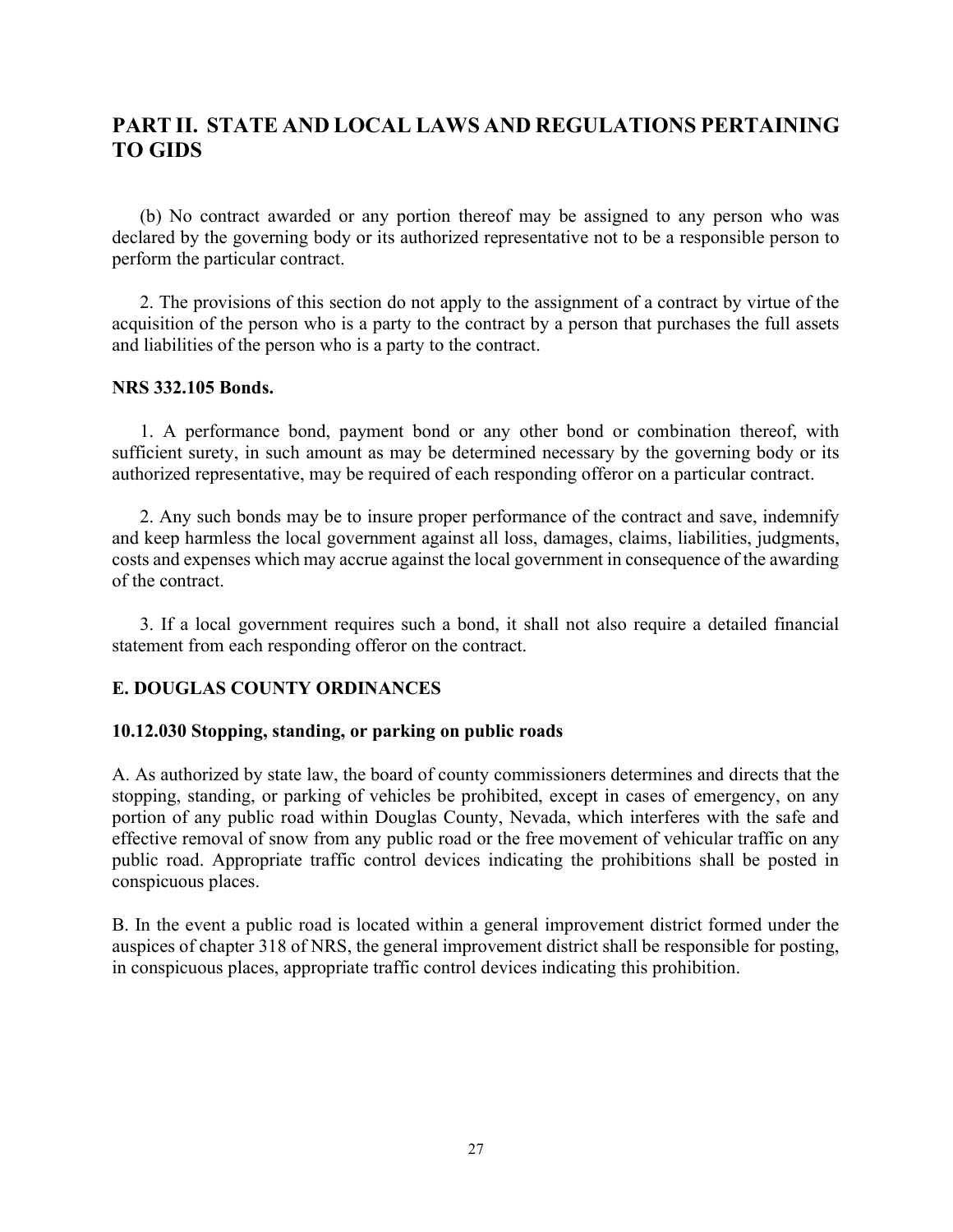C. Within areas designated or zoned as commercial, or residential districts by the board of commissioners, it is unlawful for the owner or driver of a vehicle or trailer, which is rated by the manufacturer's nominal rating in excess of eight thousand unloaded pounds or which exceeds twenty-four feet in length to stand or park the vehicle or trailer at any time upon any public street, highway, or alley except for purposes of loading and unloading passengers, materials or merchandise. In the case of recreational vehicles, section 20.660.150(c) regulates the parking of recreational vehicles and this section shall not be construed as abrogating section 20.660.150(c).

D. Except as otherwise provided for in section 20.660.150(c) it is unlawful for the owner or agent of the owner of any trailer or semitrailer, which is not attached to a tractor or other motor vehicle, to cause or allow it to be parked on a public street, highway or alley. (Ord. 937, 2000; Ord. 455 §1, 1986; Ord. 420 §1(part), 1983).

### 10.12.040 Penalties for violations or infractions

A. Any vehicle which violates the provisions of chapter 10.12 may be towed and the owner or any other person responsible for the care, custody and control of said vehicle shall be responsible for the towing expenses incurred in any such removal.

B. Any owner or other person responsible for the care, custody and control of a vehicle convicted of violating the provisions of chapter 10.12 is guilty of an infraction and shall be punished by a fine not to exceed one hundred fifty-five dollars. (Ord. 645 §28, 1994; Ord. 420 §1(part), 1983).

### 10.08.020 Placement of traffic-control devices in general improvement districts

- D. Skyland General Improvement District.
	- 1. Stop Signs. Stop signs shall be placed and maintained at the following locations:
		- a. Alpine Drive. On Alpine Drive where said highway joins Tahoe Drive;
		- b. Lynn Way. On Lynn way where said highway joins Tahoe Drive;
		- c. Myron Drive. On Myron Drive on each side of said highway where it joins Tahoe Drive;
		- d. Tahoe Drive. On Tahoe Drive at each end of said highway where it joins U.S. Highway 50 and Skyland Drive.

 2. Highway Use Restriction. No snowmobiles, sleds, skis, skateboards or similar objects shall be allowed on district streets. This restriction shall be posted conspicuously throughout the district.

 3. All Highways Parking Restriction. There shall be no parking on any paved portion of any highway within this district, except in cases of emergency. Said restriction shall be posted conspicuously at the entrance of the district and at other conspicuous places on highways therein. The owner or custodian of any vehicle which interferes with snow removal shall be responsible for towing expenses.